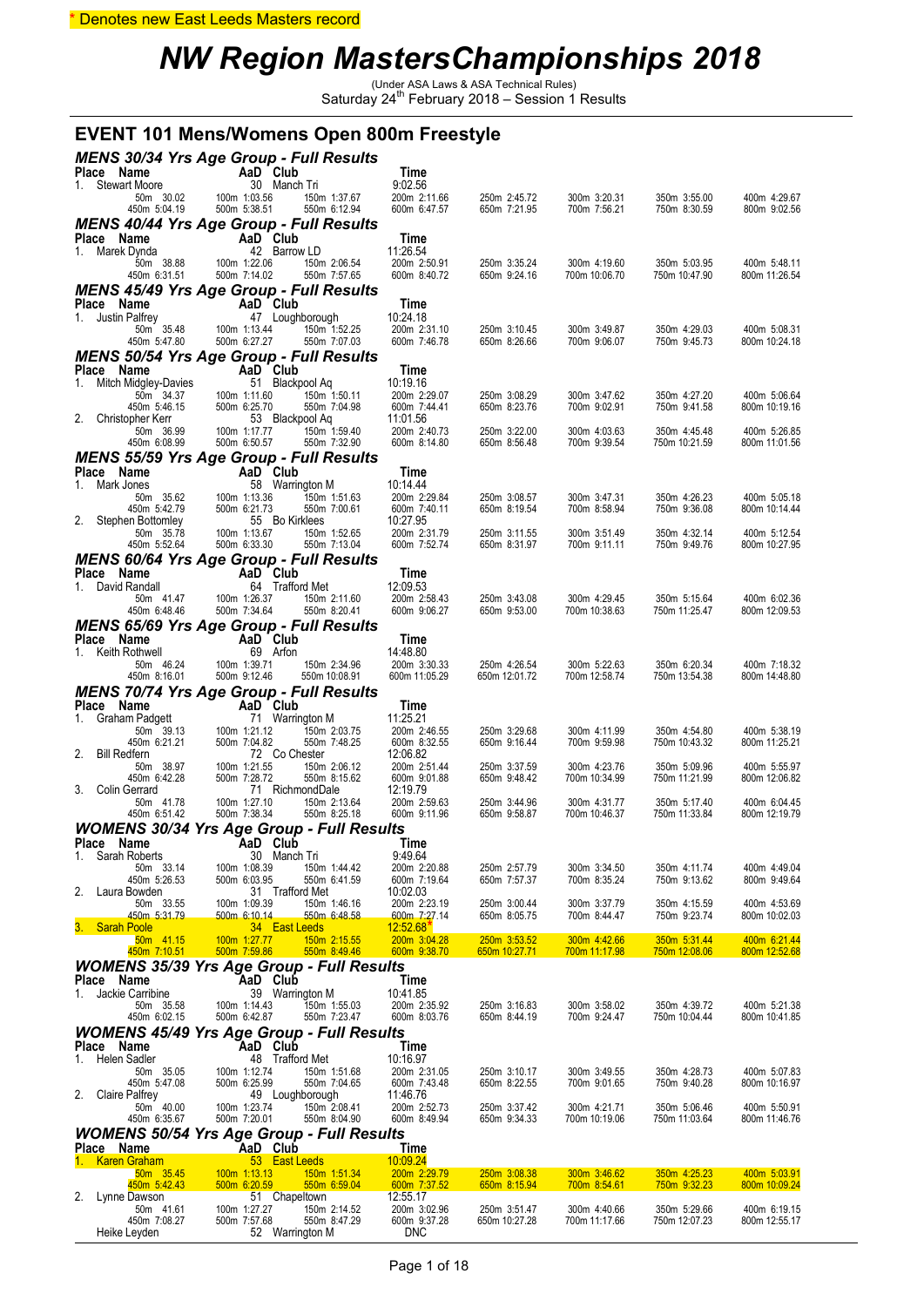| <b>WOMENS 55/59 Yrs Age Group - Full Results</b><br>Place Name<br>AaD Club           |                                    | Time                         |                               |                               |                               |                               |
|--------------------------------------------------------------------------------------|------------------------------------|------------------------------|-------------------------------|-------------------------------|-------------------------------|-------------------------------|
| 1. Wendy Mellett<br>100m 1:27.94<br>50m 40.84                                        | 55 Worsley<br>150m 2:18.78         | 14:12.82<br>200m 3:11.75     | 250m 4:05.58                  | 300m 5:00.18                  | 350m 5:54.74                  | 400m 6:48.90                  |
| 500m 8:40.17<br>450m 7:44.42<br><b>WOMENS 65/69 Yrs Age Group - Full Results</b>     | 550m 9:36.46                       | 600m 10:32.19                | 650m 11:27.78                 | 700m 12:23.36                 | 750m 13:18.71                 | 800m 14:12.82                 |
| Place<br>Name<br>AaD Club<br>1. Kathleen Tunnicliffe                                 | 66 Wolv Master                     | Time<br>12:26.34             |                               |                               |                               |                               |
| 50m 43.35<br>100m 1:30.00<br>450m 6:59.41<br>500m 7:45.77                            | 150m 2:17.77<br>550m 8:33.13       | 200m 3:05.34<br>600m 9:20.70 | 250m 3:51.39<br>650m 10:07.65 | 300m 4:37.95<br>700m 10:54.64 | 350m 5:25.21<br>750m 11:41.33 | 400m 6:12.87<br>800m 12:26.34 |
| EVENT 102 Mens Open 100m IM                                                          |                                    |                              |                               |                               |                               |                               |
| 18/24 Yrs Age Group - Full Results<br>Place Name<br>AaD Club                         |                                    | Time                         |                               |                               |                               |                               |
| 23<br>Joseph McCue<br>1.<br>2.<br>21<br>Oliver Platt                                 | Oldham Aqua<br>Blackpool Aq        | 1:06.79<br>1:10.36           |                               |                               |                               |                               |
| 3.<br>Stephen Bromley<br>25/29 Yrs Age Group - Full Results                          | 22 Hyde Seal                       | 1:12.77                      |                               |                               |                               |                               |
| Place Name<br>AaD Club<br>1.<br>26<br>George Morreal                                 | Oldham Aqua                        | Time<br>1:05.29              |                               |                               |                               |                               |
| 2.<br><b>Matthew Lees</b><br>29                                                      | Oldham Aqua                        | 1:11.35                      |                               |                               |                               |                               |
| 35/39 Yrs Age Group - Full Results<br>AaD Club<br>Place Name<br><b>James Barwick</b> | 36 East Leeds                      | Time                         |                               |                               |                               |                               |
| 40/44 Yrs Age Group - Full Results                                                   |                                    | <u>1:12.49</u>               |                               |                               |                               |                               |
| Place Name<br>AaD<br>1.<br>Ben Harkin<br>40                                          | Club<br><b>Warrington M</b>        | Time<br>1:02.02              |                               |                               |                               |                               |
| <b>Ben Shaw</b><br>3.<br>43<br>Philip Hawkrigg                                       | 42 East Leeds<br>Copeland          | 1:07.23<br>1:14.63           |                               |                               |                               |                               |
| 4.<br>Marek Dynda<br>Stephen Easton                                                  | 42 Barrow LD<br>42 Leyland Barr    | 1:26.68<br><b>DNC</b>        |                               |                               |                               |                               |
| 45/49 Yrs Age Group - Full Results<br>Place Name<br>AaD                              | Club                               | Time                         |                               |                               |                               |                               |
| 45<br><b>Andrew Cooper</b><br>1.<br>2.<br>Myles Little<br>49                         | <b>Trafford Met</b><br>Carlisle Aq | 1:05.23<br>1:10.45           |                               |                               |                               |                               |
| 3.<br>Peter Wilmot<br>50/54 Yrs Age Group - Full Results                             | 46 Blackpool Aq                    | 1:10.66                      |                               |                               |                               |                               |
| Place Name<br>AaD Club<br>51<br>Anthony Wylie<br>1.                                  | Prescot                            | Time<br>1:07.81              |                               |                               |                               |                               |
| 2.<br>54<br>Andrew Bennett<br>3.<br>53<br>Paul Gibson                                | Warrington M<br>Carlisle Ag        | 1:12.81<br>1:20.93           |                               |                               |                               |                               |
| lan Griffiths<br>50<br>4.<br>55/59 Yrs Age Group - Full Results                      | <b>Trafford Met</b>                | 1:31.26                      |                               |                               |                               |                               |
| Place Name<br>AaD<br>Russell Mason<br>55<br>1.                                       | Club<br><b>Warrington M</b>        | Time<br>1:07.37              |                               |                               |                               |                               |
| 2.<br>Phil Thomas<br>56<br>58<br>3.<br>Bob Bolton                                    | Manch Tri<br><b>Trafford Met</b>   | 1:21.45<br>1:26.62           |                               |                               |                               |                               |
| <b>60/64 Yrs Age Group - Full Results</b><br>Place Name<br>AaD                       | Club                               | Time                         |                               |                               |                               |                               |
| Geoff Holme<br>64<br>1.<br>61<br>lan Hapgood                                         | <b>Trafford Met</b><br>Welsh Ind   | 1:24.23<br>1:28.75           |                               |                               |                               |                               |
| 3.<br>John Weaver<br>65/69 Yrs Age Group - Full Results                              | 64 Aquabears                       | 1:30.57                      |                               |                               |                               |                               |
| Place Name<br>AaD Club<br>1. Derek Booth                                             | 69 Warrington M                    | Time<br>1:35.10              |                               |                               |                               |                               |
| <b>EVENT 103 Womens Open 100m IM</b>                                                 |                                    |                              |                               |                               |                               |                               |
| 18/24 Yrs Age Group - Full Results<br>Place Name<br>AaD Club                         |                                    | Time                         |                               |                               |                               |                               |
| Rachel Ritchie<br>1.<br>2.<br>24<br>Abi Rhodes                                       | 22 Preston<br>Trafford Met         | 1:05.94<br>1:12.73           |                               |                               |                               |                               |
| 3.<br>20<br>Emma Chrystie-Lowe<br>4.<br>Sarah Sharrock                               | Glossop<br>24 Trafford Met         | 1:18.37<br>1:41.01           |                               |                               |                               |                               |
| 25/29 Yrs Age Group - Full Results<br>AaD Club<br>Place Name                         |                                    | Time                         |                               |                               |                               |                               |
| Louisa Zolkiewski<br>25<br>1.<br>2.<br>Michelle Wareing                              | Trafford Met<br>26 Trafford Met    | 1:11.35<br>1:12.85           |                               |                               |                               |                               |
| 3.<br>26<br>Bethan Corley<br>4.<br>Emma Moreton                                      | Hoylake<br>25 Trafford Met         | 1:15.46<br>1:17.17           |                               |                               |                               |                               |
| 5.<br>Catriona Walker<br>35/39 Yrs Age Group - Full Results                          | 29 Trafford Met                    | 1:20.48                      |                               |                               |                               |                               |
| Place Name<br>AaD Club<br>1. Fiona Sadler                                            | 36 MacclesfldM                     | Time<br>1:19.43              |                               |                               |                               |                               |
| 40/44 Yrs Age Group - Full Results                                                   |                                    |                              |                               |                               |                               |                               |
| Place Name<br>AaD Club<br>1. Sally Evers                                             | 43 East Leeds                      | Time<br><u>1:17.50</u>       |                               |                               |                               |                               |
| 2.<br>Melanie Sayed<br>45/49 Yrs Age Group - Full Results                            | 44 Co Liverpool                    | 1:22.92                      |                               |                               |                               |                               |
| Place Name<br>AaD Club<br>Helen Sadler<br>1.<br>48                                   | Trafford Met                       | Time<br>1:18.31              |                               |                               |                               |                               |
| 2.<br>Andrea Thomas<br>3.<br>Diane Bryant                                            | 49 Hoylake<br>49 Carlisle Aq       | 1:24.99<br>1:38.75           |                               |                               |                               |                               |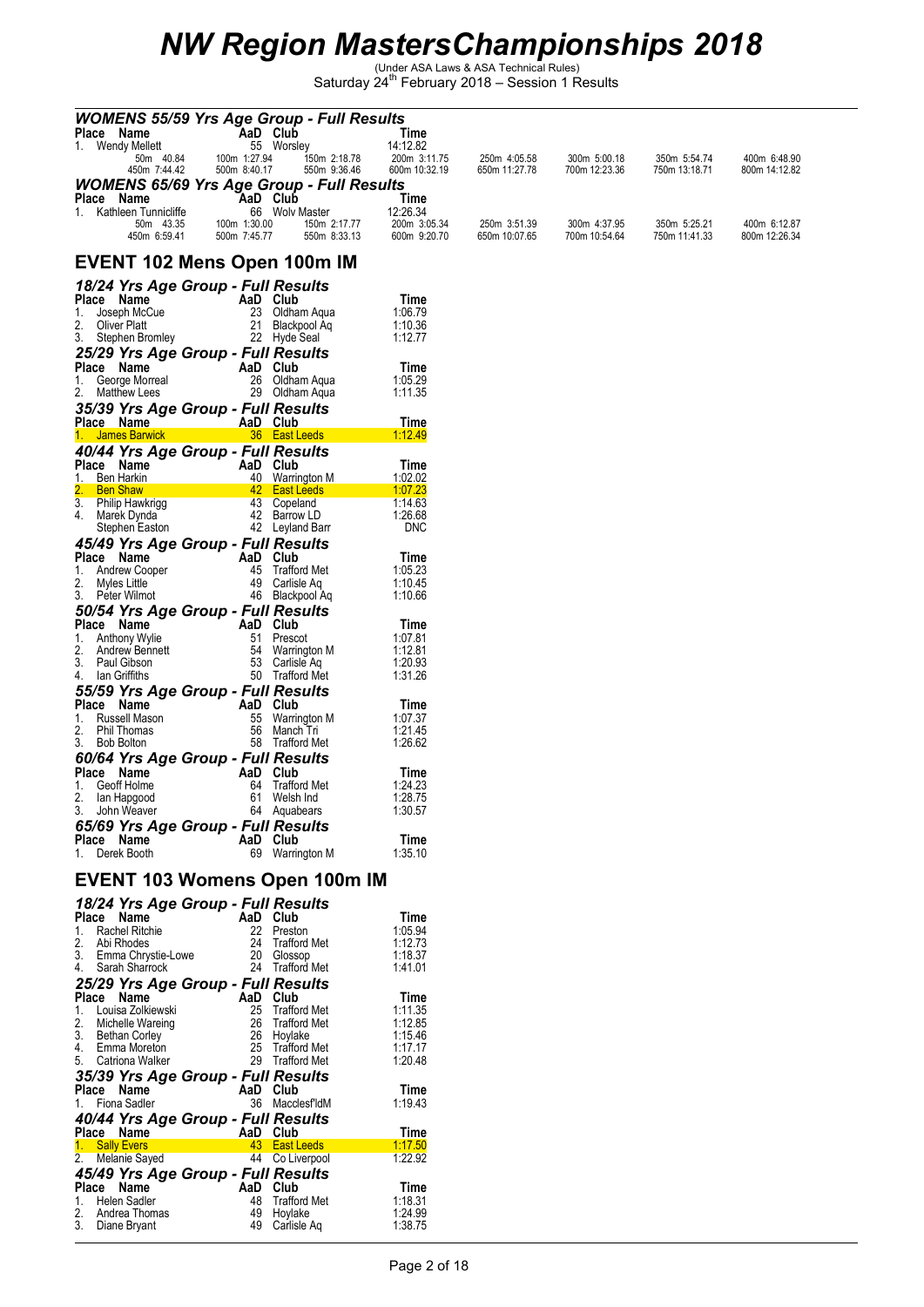|                 | 50/54 Yrs Age Group - Full Results |          |                                                                                                                                                                                                                                          |               |
|-----------------|------------------------------------|----------|------------------------------------------------------------------------------------------------------------------------------------------------------------------------------------------------------------------------------------------|---------------|
| Place Name      |                                    | AaD Club |                                                                                                                                                                                                                                          | Time          |
| 1.              | Jo Bolton                          | 52       | <b>Trafford Met</b>                                                                                                                                                                                                                      | 1:32.72       |
| 2.              | <b>Allison Donnelly</b>            | 51       | Arfon                                                                                                                                                                                                                                    | 1:45.05       |
|                 |                                    |          |                                                                                                                                                                                                                                          |               |
|                 | 55/59 Yrs Age Group - Full Results |          |                                                                                                                                                                                                                                          |               |
| Place Name      |                                    | AaD Club |                                                                                                                                                                                                                                          | Time          |
|                 | 1. Verity Dobbie                   | 59       | Consett                                                                                                                                                                                                                                  | 1:26.07       |
| 2.              | Sally Chapman                      |          | 57 Barrow LD                                                                                                                                                                                                                             | 1:41.04       |
|                 | 60/64 Yrs Age Group - Full Results |          |                                                                                                                                                                                                                                          |               |
| Place Name      |                                    | AaD Club |                                                                                                                                                                                                                                          | Time          |
|                 | 1. Sally Shields                   | 64       | <b>Bo Kirklees</b>                                                                                                                                                                                                                       | 1:28.28       |
|                 |                                    |          |                                                                                                                                                                                                                                          |               |
|                 | 70/74 Yrs Age Group - Full Results |          |                                                                                                                                                                                                                                          |               |
| Place Name      |                                    | AaD Club |                                                                                                                                                                                                                                          | Time          |
|                 | 1. Patricia Jackson                | 71       | Warrington M                                                                                                                                                                                                                             | 1:46.51       |
|                 |                                    |          |                                                                                                                                                                                                                                          |               |
|                 |                                    |          | <b>EVENT 104 Mens Open 50m Backstroke</b>                                                                                                                                                                                                |               |
|                 | 18/24 Yrs Age Group - Full Results |          |                                                                                                                                                                                                                                          |               |
| Place           | Name                               | AaD Club |                                                                                                                                                                                                                                          | Time          |
| 1.              | Aidan Tevlin                       | 19       | Oldham Aqua                                                                                                                                                                                                                              | 30.97         |
| 2.              | Jack Flanagan                      | 21       | <b>Hyde Seal</b>                                                                                                                                                                                                                         | 31.23         |
| 3.              | Stephen Bromley                    | 22       | Hyde Seal                                                                                                                                                                                                                                | 32.65         |
|                 |                                    |          |                                                                                                                                                                                                                                          |               |
|                 | 25/29 Yrs Age Group - Full Results |          |                                                                                                                                                                                                                                          |               |
| Place Name      |                                    | AaD Club |                                                                                                                                                                                                                                          | Time          |
| 1.              | Daniel Korcz                       |          | 29 Trafford Met                                                                                                                                                                                                                          | 28.86         |
|                 | 30/34 Yrs Age Group - Full Results |          |                                                                                                                                                                                                                                          |               |
| Place           | Name                               | AaD Club |                                                                                                                                                                                                                                          | Time          |
|                 | 1. Michael Peacock                 | 31       | Preston                                                                                                                                                                                                                                  | 30.19         |
|                 |                                    |          |                                                                                                                                                                                                                                          |               |
|                 | 45/49 Yrs Age Group - Full Results |          |                                                                                                                                                                                                                                          |               |
| Place Name      |                                    | AaD Club |                                                                                                                                                                                                                                          | Time          |
| 1.              | Mark Newby                         | 48       | Workington                                                                                                                                                                                                                               | 35.40         |
| 2.              | Gavin Simpson                      |          | 46 Leyland Barr                                                                                                                                                                                                                          | 51.71         |
|                 | 50/54 Yrs Age Group - Full Results |          |                                                                                                                                                                                                                                          |               |
| Place Name      |                                    | AaD Club |                                                                                                                                                                                                                                          | Time          |
| 1.              | <b>Garry Vickers</b>               | 50       | Horwich                                                                                                                                                                                                                                  | 33.34         |
| 2.              | <b>Andrew Bennett</b>              | 54       | Warrington M                                                                                                                                                                                                                             | 35.88         |
| 3.              | Robert Hudson                      | 51       | Blackpool Aq                                                                                                                                                                                                                             | 1:15.38       |
|                 | Stephen Moores                     |          | 51 Trafford Met                                                                                                                                                                                                                          | DQ            |
|                 |                                    |          |                                                                                                                                                                                                                                          |               |
|                 | 55/59 Yrs Age Group - Full Results |          |                                                                                                                                                                                                                                          |               |
| Place Name      | 1. Stephen Allen                   |          | <b>AaD Club</b><br>and the booking the same of the same of the same of the same of the same of the same of the same of the same o<br>and the same of the same of the same of the same of the same of the same of the same of the same of | Time<br>33.31 |
| 2.              | Stephen Bottomley                  |          |                                                                                                                                                                                                                                          | 34.66         |
|                 |                                    |          |                                                                                                                                                                                                                                          |               |
|                 | 60/64 Yrs Age Group - Full Results |          |                                                                                                                                                                                                                                          |               |
| Place Name      |                                    | AaD Club |                                                                                                                                                                                                                                          | Time          |
| 1.              | Geoff Holme                        | 64       | <b>Trafford Met</b>                                                                                                                                                                                                                      | 39.07         |
|                 | 65/69 Yrs Age Group - Full Results |          |                                                                                                                                                                                                                                          |               |
| Place Name      |                                    | AaD Club |                                                                                                                                                                                                                                          | Time          |
| 1. Brian Taylor |                                    |          | 68 Adwick                                                                                                                                                                                                                                | 41.67         |
|                 |                                    |          |                                                                                                                                                                                                                                          |               |
|                 | 70/74 Yrs Age Group - Full Results |          |                                                                                                                                                                                                                                          |               |
| Place Name      |                                    | AaD Club |                                                                                                                                                                                                                                          | Time          |
| 1. Carl Butler  |                                    | 74       | RichmondDale                                                                                                                                                                                                                             | 45.58         |
|                 | 80/84 Yrs Age Group - Full Results |          |                                                                                                                                                                                                                                          |               |
| Place Name      |                                    | AaD      | Club                                                                                                                                                                                                                                     | Time          |
| 1. Bill Moore   |                                    | 81       | <b>East Leeds</b>                                                                                                                                                                                                                        | 50.97         |
|                 |                                    |          |                                                                                                                                                                                                                                          |               |

### **EVENT 105 Womens Open 50m Backstroke**

|                                                  |                 | 18/24 Yrs Age Group - Full Results |       |
|--------------------------------------------------|-----------------|------------------------------------|-------|
| Name<br>Place                                    | AaD             | Club                               | Time  |
| Katie Jepson<br>1.                               | 22              | Preston                            | 29.80 |
| $\frac{2}{3}$ .<br>Megan Green                   |                 | 22 Preston                         | 33.85 |
| Serena Rimmer                                    | 20 <sub>2</sub> | Southport                          | 34.00 |
| 4. Laura Joyce                                   |                 | 22 Preston                         | 34.79 |
| 5. Sarah Sharrock                                |                 | 24 Trafford Met                    | 49.48 |
| 25/29 Yrs Age Group - Full Results               |                 |                                    |       |
| Place Name                                       | AaD             | Club                               | Time  |
| Louisa Zolkiewski                                |                 | 25 Trafford Met                    | 32.15 |
| 2.<br>Michelle Wareing                           |                 | 26 Trafford Met                    | 32.32 |
| 30/34 Yrs Age Group - Full Results               |                 |                                    |       |
| Place Name                                       | AaD             | Club                               | Time  |
|                                                  |                 |                                    |       |
| 1. Joanne Grime                                  | 32              | Preston                            | 34.28 |
| 2. Harriet Baker                                 |                 | 30 Trafford Met                    | 37.71 |
|                                                  |                 |                                    |       |
| 40/44 Yrs Age Group - Full Results<br>Place Name | AaD             | Club                               | Time  |
| <b>Sally Evers</b>                               |                 | 43 East Leeds                      | 37.62 |
|                                                  |                 |                                    |       |
| 50/54 Yrs Age Group - Full Results<br>Place Name | AaD             | Club                               | Time  |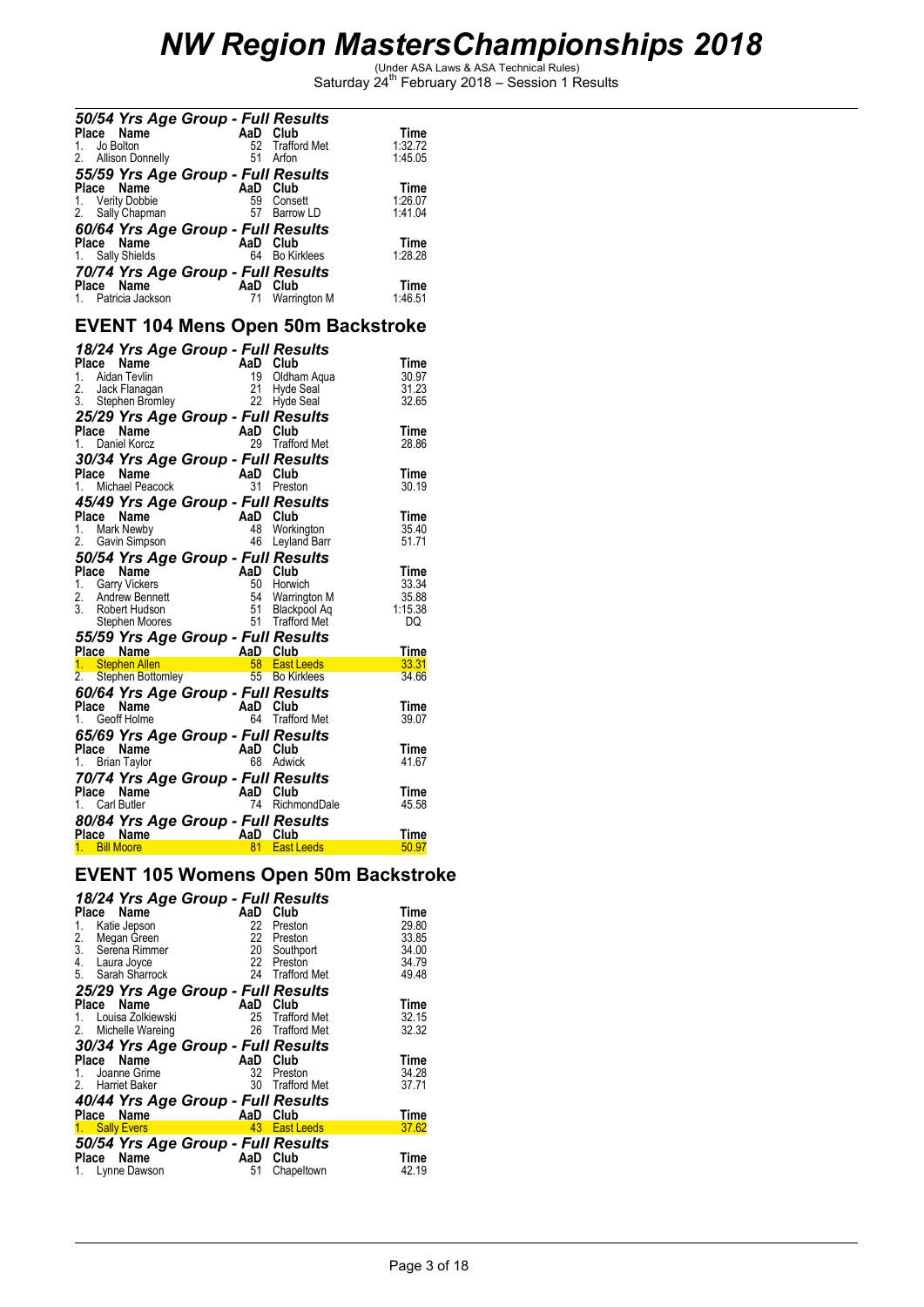| 55/59 Yrs Age Group - Full Results<br>Place Name<br>AaD Club              | Time           |
|---------------------------------------------------------------------------|----------------|
| <b>East Leeds</b><br>Julie Hoyle<br>56 <sup>°</sup><br>1.                 | 33.77          |
| 2. Verity Dobbie<br>3. Pamela Lane<br>59<br>Consett<br>56<br>Leyland Barr | 43.72<br>53.03 |
| 60/64 Yrs Age Group - Full Results                                        |                |
| AaD Club<br>Place Name                                                    | <b>Time</b>    |
| 61<br><b>Wolv Master</b><br>1. Lindsey Gowland                            | 38.30          |
| 65/69 Yrs Age Group - Full Results                                        |                |
| Place Name<br>AaD Club                                                    | <b>Time</b>    |
| 66 Trafford Met<br>1. Moira Hampson                                       | 56.66          |
| 70/74 Yrs Age Group - Full Results                                        |                |
| Club<br>AaD<br>Place Name                                                 | <b>Time</b>    |
| 70<br><b>Trafford Met</b><br>Rachel Barton<br>1.                          | 40.10          |
| 2. Frances Jenkins<br>Southport<br>72.                                    | 46.63          |

### **EVENT 106 Mens/Womens Open 200m Butterfly**

| <b>MENS 35/39 Yrs Age Group - Full Results</b>                                                                                                                                                                                                 |          |                                |                    |                |                 |                |
|------------------------------------------------------------------------------------------------------------------------------------------------------------------------------------------------------------------------------------------------|----------|--------------------------------|--------------------|----------------|-----------------|----------------|
| Place Name                                                                                                                                                                                                                                     |          | <b>AaD Club</b><br>38 Holywell | Time               | 50             | 100             | 150            |
| 1. Phil Burchell                                                                                                                                                                                                                               |          |                                | 2:37.47            | 35.90          | 1:15.47         | 1:56.11        |
| <b>MENS 40/44 Yrs Age Group - Full Results</b>                                                                                                                                                                                                 |          |                                |                    |                |                 |                |
| riace Name<br>1. Philip Woods 40 Month                                                                                                                                                                                                         |          |                                | Time               | 50             | 100             | 150            |
|                                                                                                                                                                                                                                                |          | AaD Club<br>40 Warrington M    | 2:30.14            | 32.54          | <u>1:09.92 </u> | <u>1:48.26</u> |
| 2. Ben Shaw                                                                                                                                                                                                                                    |          | $42$ East Leeds                | $2:35.41*$         | 34.33          | 1:13.23         | 1:53.59        |
| <b>MENS 55/59 Yrs Age Group - Full Results</b>                                                                                                                                                                                                 |          |                                |                    |                |                 |                |
|                                                                                                                                                                                                                                                | AaD Club |                                | Time               | 50             | 100             | 150            |
| <b>riace Name</b><br>1. Mark Jones                                                                                                                                                                                                             |          | 58 Warrington M                | 2:58.31            | 39.52          | 1:25.32         | 2:12.13        |
| <b>MENS 60/64 Yrs Age Group - Full Results</b>                                                                                                                                                                                                 |          |                                |                    |                |                 |                |
| <b>Place Name</b><br>1. David Randall                                                                                                                                                                                                          | AaD Club |                                | Time               | 50             | 100             | 150            |
|                                                                                                                                                                                                                                                |          | 64 Trafford Met                | 3:43.80            | 49.54          | 1:47.03         | 2:45.64        |
| <b>WOMENS 35/39 Yrs Age Group - Full Results</b>                                                                                                                                                                                               |          |                                |                    |                |                 |                |
| <b>Place Name CAaD Club</b><br>1. Lucy Lloyd-Roach 35 Trafford Met 2:27.50                                                                                                                                                                     |          |                                |                    | 50             | 100             | 150            |
|                                                                                                                                                                                                                                                |          |                                |                    | 31.84          | 1:08.82         | 1:47.14        |
| <b>WOMENS 50/54 Yrs Age Group - Full Results</b>                                                                                                                                                                                               |          |                                |                    |                |                 |                |
| <b>Place Name</b><br>1. Allison Donnelly<br>1. Allison Donnelly<br>51 Arfon                                                                                                                                                                    |          | $Time$<br>$4:33.22$            |                    | 50             | 100             | 150            |
|                                                                                                                                                                                                                                                |          |                                | 4:33.22            | 53.88          | 2:02.42         | 3:18.15        |
| <b>WOMENS 70/74 Yrs Age Group - Full Results</b>                                                                                                                                                                                               |          |                                |                    |                |                 |                |
| <b>Place Name</b><br>1. Patricia Jackson <b>71</b> Warrington M                                                                                                                                                                                |          |                                | <b>Time</b>        | 50             | 100             | 150            |
|                                                                                                                                                                                                                                                |          |                                | 4:05.92            | 54.46          | 1:58.04         | 3:03.14        |
|                                                                                                                                                                                                                                                |          |                                |                    |                |                 |                |
| EVENT 107 Mens Open 100m Freestyle                                                                                                                                                                                                             |          |                                |                    |                |                 |                |
| 18/24 Yrs Age Group - Full Results                                                                                                                                                                                                             |          |                                |                    |                |                 |                |
| 18/24 YFS Age Group - Function and Club<br>1. Luke Pool 24 Preston 51.39<br>20 Preston 54.16<br>2. Patrick Hill<br>2. Detrick Hill<br>3. Joseph McCue 23 Oldham Aqua 56.97<br>4. Sohan Rathod 19 Preston 57.24<br>5. Aidan Tevlin<br>6. Jack B |          |                                |                    | 50             |                 |                |
|                                                                                                                                                                                                                                                |          |                                |                    | 24.10          |                 |                |
|                                                                                                                                                                                                                                                |          |                                |                    | 25.94          |                 |                |
|                                                                                                                                                                                                                                                |          |                                |                    | 27.46          |                 |                |
|                                                                                                                                                                                                                                                |          |                                |                    | 27.20          |                 |                |
|                                                                                                                                                                                                                                                |          |                                |                    | 27.96          |                 |                |
|                                                                                                                                                                                                                                                |          |                                |                    | 28.35          |                 |                |
|                                                                                                                                                                                                                                                |          |                                |                    | 27.56          |                 |                |
|                                                                                                                                                                                                                                                |          |                                |                    | 29.81          |                 |                |
|                                                                                                                                                                                                                                                |          |                                |                    |                |                 |                |
|                                                                                                                                                                                                                                                |          |                                | Time               | 50             |                 |                |
| <b>25/29 Yrs Age Group - Full Results<br/>Place Name AaD Club<br/>1. Greg Thomas 25 Co Liverpool<br/>2. George Morreal 26 Oldham Aqua<br/>2. George Morreal 26 Oldham Aqua</b>                                                                 |          |                                | 55.91<br>56.66     | 26.71<br>27.36 |                 |                |
|                                                                                                                                                                                                                                                |          |                                |                    |                |                 |                |
| 30/34 Yrs Age Group - Full Results<br>Place Name                                                                                                                                                                                               |          |                                | Time               | 50             |                 |                |
| AaD Club<br>1. Michael Peacock                                                                                                                                                                                                                 |          |                                | 57.72              | 27.60          |                 |                |
| $\overline{\mathbf{2}}$ .                                                                                                                                                                                                                      |          |                                |                    | 34.54          |                 |                |
| 3.                                                                                                                                                                                                                                             |          |                                |                    | 35.87          |                 |                |
| 35/39 Yrs Age Group - Full Results                                                                                                                                                                                                             |          |                                |                    |                |                 |                |
| Place Name<br>$\overline{A}$ a Club                                                                                                                                                                                                            |          |                                | Time               | 50             |                 |                |
| 1. Chris Ferguson                                                                                                                                                                                                                              |          | 36 Silver City                 | 56.00              | 26.65          |                 |                |
| 2. James Barwick 36 East Leeds                                                                                                                                                                                                                 |          |                                | 1:01.49            | 28.66          |                 |                |
| 40/44 Yrs Age Group - Full Results                                                                                                                                                                                                             |          |                                |                    |                |                 |                |
| Place Name                                                                                                                                                                                                                                     | AaD Club |                                | Time               | 50             |                 |                |
| an Si<br>1. Marek Dynda                                                                                                                                                                                                                        |          | 42 Barrow LD                   | 1:05.37            | 30.91          |                 |                |
| Dean Evans                                                                                                                                                                                                                                     |          | 42 Manch Tri                   | DQ                 |                |                 |                |
| 45/49 Yrs Age Group - Full Results                                                                                                                                                                                                             |          |                                |                    |                |                 |                |
| Place Name                                                                                                                                                                                                                                     |          | AaD Club                       | Time               | 50             |                 |                |
| 1.<br>David Rees                                                                                                                                                                                                                               | 45       | Stalybridge                    | 57.76              | 27.81          |                 |                |
| 2.<br>Myles Little                                                                                                                                                                                                                             | 49       | Carlisle Aq                    | 1:01.13            | 29.64          |                 |                |
| 3.<br>Eric Fewster                                                                                                                                                                                                                             | 46       | NorthernWave                   | 1:05.23            | 31.12          |                 |                |
| Patrick Farmar<br>4.                                                                                                                                                                                                                           |          | 47 Southport                   | 1:06.60            | 31.59          |                 |                |
| 50/54 Yrs Age Group - Full Results                                                                                                                                                                                                             |          |                                |                    |                |                 |                |
| Place Name                                                                                                                                                                                                                                     | AaD      | Club                           | Time               | 50             |                 |                |
| Anthony Wylie<br>1.<br>2.<br>Andrew Bennett                                                                                                                                                                                                    | 51<br>54 | Prescot<br>Warrington M        | 1:00.63<br>1:01.97 | 29.19<br>29.92 |                 |                |
| 3.<br>Alex Metcalfe                                                                                                                                                                                                                            | 51       | Preston                        | 1:05.00            | 30.33          |                 |                |
| 4.<br>Paul Gibson                                                                                                                                                                                                                              | 53       | Carlisle Aq                    | 1:10.17            | 33.67          |                 |                |
| 5.<br>Stephen Moores                                                                                                                                                                                                                           | 51       | <b>Trafford Met</b>            | 1:30.61            | 42.21          |                 |                |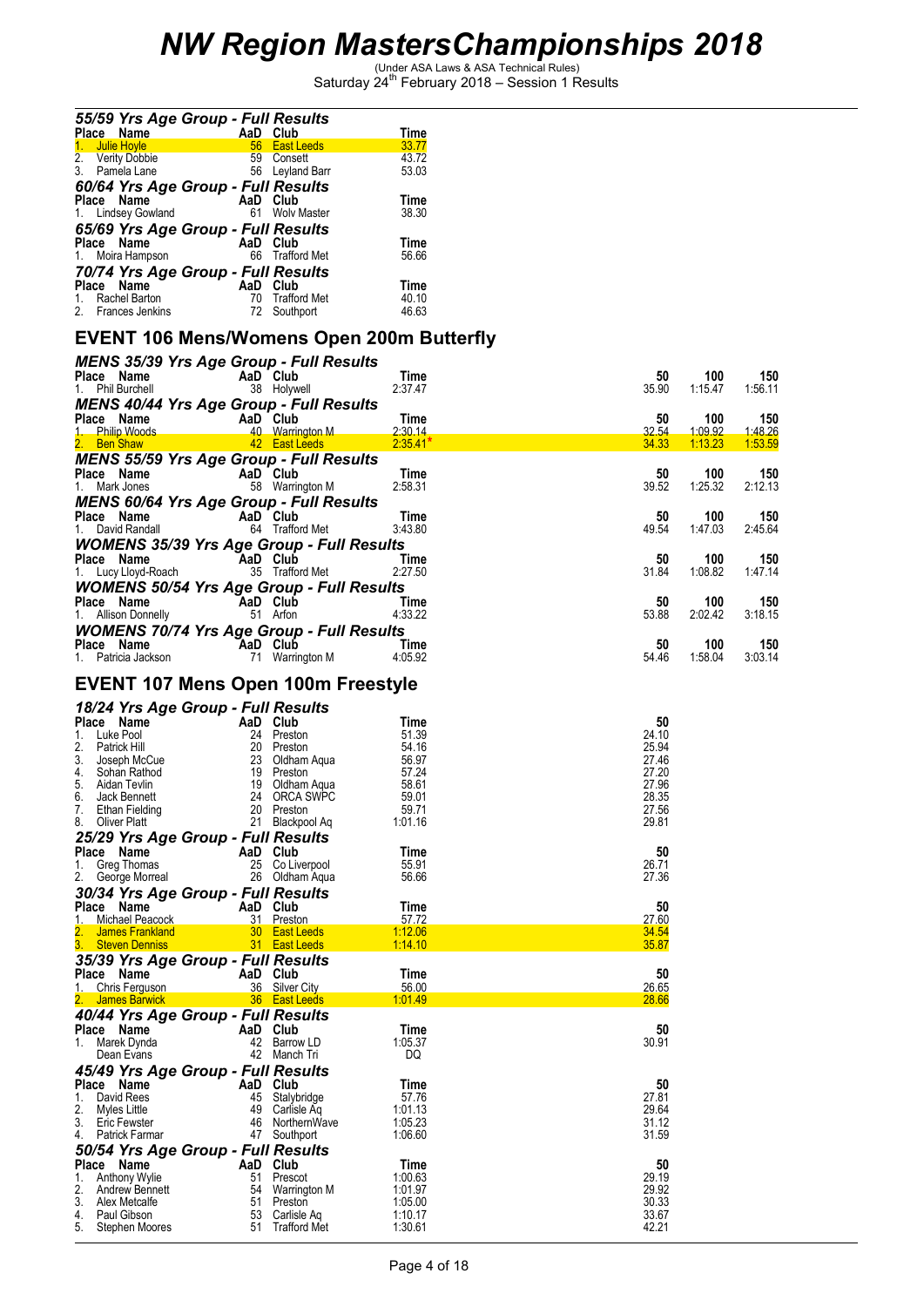| 55/59 Yrs Age Group - Full Results                        |                                                              |                                              |                    |                |
|-----------------------------------------------------------|--------------------------------------------------------------|----------------------------------------------|--------------------|----------------|
| Place Name                                                | AaD Club                                                     |                                              | Time               | 50             |
| $1_{\ldots}$<br>Steve Connor                              |                                                              | 59 Warrington M                              | 1:12.24            | 34.80          |
| Rob Arnold                                                |                                                              | 58 Trafford Met                              | DNC                |                |
| 60/64 Yrs Age Group - Full Results                        |                                                              |                                              |                    |                |
| Place Name                                                | AaD Club                                                     |                                              | Time               | 50             |
| 1.<br>Neville Barton                                      |                                                              | 64 Trafford Met                              | 1:02.50            | 29.73          |
| 2. Gerry Kelleher                                         |                                                              | 60 Warrington M                              | 1:11.23            | 34.58          |
| 65/69 Yrs Age Group - Full Results                        |                                                              |                                              |                    |                |
| Place Name                                                | AaD Club                                                     |                                              | Time               | 50             |
| 1.<br>Derek Booth                                         | The Contract of                                              | 69 Warrington M                              | 1:18.46            | 36.63          |
|                                                           |                                                              |                                              |                    |                |
| 70/74 Yrs Age Group - Full Results                        |                                                              | AaD Club<br>71 Warrington M<br>71 Pichmann M |                    |                |
| Place Name                                                |                                                              |                                              | Time               | 50             |
| 1.<br>Graham Padgett                                      |                                                              |                                              | 1:12.48            | 35.31          |
| 2.<br>Colin Gerrard                                       |                                                              | 71 RichmondDale                              | 1:21.00            |                |
| 75/79 Yrs Age Group - Full Results                        |                                                              |                                              |                    |                |
| Place Name                                                | AaD Club                                                     |                                              | Time               | 50             |
| Neil Mackinnon<br>1.                                      |                                                              | 77 Trafford Met                              | 1:19.75            | 36.82          |
| 2. Keith Leary                                            |                                                              | 79 Blackpool Aq                              | 1:45.27            | 49.27          |
|                                                           |                                                              |                                              |                    |                |
|                                                           |                                                              | EVENT 108 Womens Open 100m Freestyle         |                    |                |
|                                                           |                                                              |                                              |                    |                |
| 18/24 Yrs Age Group - Full Results                        |                                                              |                                              |                    |                |
| Place Name<br>$1_{\ldots}$<br>Abi Rhodes                  | AaD Club<br>24 Trafford Met<br>20 Blackpool Aq<br>22 Preston |                                              | Time<br>1:04.26    | 50             |
| 2.                                                        |                                                              |                                              | 1:06.73            | 30.64<br>31.69 |
| Gabriella Kerr<br>3. Laura Joyce                          |                                                              |                                              | 1:06.74            | 31.45          |
|                                                           |                                                              | 20 Glossop                                   | 1:10.46            | 33.64          |
| 4. Emma Chrystie-Lowe<br>5. Sarah Sharrock                |                                                              | 24 Trafford Met                              | 1:29.33            | 42.52          |
| 5. Sarah Sharrock                                         |                                                              |                                              |                    |                |
| 25/29 Yrs Age Group - Full Results                        |                                                              |                                              |                    |                |
| Place Name                                                | <b>AaD</b> Club                                              |                                              | Time               | 50             |
| 1. Catriona Walker                                        |                                                              | 29 Trafford Met                              | 1:08.47            | 33.27          |
|                                                           |                                                              | 2. Katie Purcell 28 East Leeds 1:14.75       |                    | 35.49          |
| 30/34 Yrs Age Group - Full Results                        |                                                              |                                              |                    |                |
| Place Name                                                | AaD Club                                                     |                                              | Time               | 50             |
| 1.<br>Harriet Baker                                       |                                                              | 30 Trafford Met                              | 1:14.45            | 35.74          |
| 2.<br>Lauren Sanders                                      |                                                              | 32 Warrington M                              | 1:53.85            |                |
| 40/44 Yrs Age Group - Full Results                        |                                                              |                                              |                    |                |
| Place Name                                                | AaD Club                                                     |                                              | Time               | 50             |
| Christine Johnson<br>1.                                   |                                                              | 44 Carnforth                                 | 1:04.10            | 30.63          |
|                                                           |                                                              |                                              |                    |                |
| 45/49 Yrs Age Group - Full Results                        |                                                              |                                              |                    |                |
|                                                           |                                                              |                                              |                    |                |
| Place Name                                                |                                                              |                                              | Time               | 50             |
| 1.<br>Claire Palfrey                                      |                                                              |                                              | 1:18.29            | 36.82          |
| 2. Diane Bryant                                           | AaD Club<br>49 Loughborough<br>49 Carlisle Aa                |                                              | 1:24.87            | 38.87          |
| 50/54 Yrs Age Group - Full Results                        |                                                              |                                              |                    |                |
| Place Name                                                | AaD Club                                                     |                                              | Time               | 50             |
| 1. Karen Graham                                           | <b>1988</b> 53 East Leeds                                    |                                              | 1:05.22            | 31.70          |
| Jo Bolton                                                 |                                                              | 52 Trafford Met                              | <b>DNC</b>         |                |
| Beverly Stamp                                             |                                                              | 53 Blackpool Aq                              | <b>DNC</b>         |                |
|                                                           |                                                              |                                              |                    |                |
| 55/59 Yrs Age Group - Full Results<br>Place Name AaD Club |                                                              |                                              | Time               | 50             |
| 1.<br><b>Wendy Mellett</b>                                | 55                                                           | Worsley                                      | 1:24.41            | 39.87          |
| 2.<br>Sally Chapman                                       | 57                                                           | Barrow LD                                    | 1:26.07            | 40.95          |
| <b>Frances West</b>                                       | 57                                                           | MacclesfldM                                  | <b>DNC</b>         |                |
| Julie Hoyle                                               |                                                              | 56 East Leeds                                | <b>DNC</b>         |                |
|                                                           |                                                              |                                              |                    |                |
| 65/69 Yrs Age Group - Full Results                        |                                                              |                                              | Time               |                |
| Place Name<br>1.<br>Moira Hampson                         | AaD Club<br>66                                               | Trafford Met                                 | 1:54.34            | 50<br>52.17    |
|                                                           |                                                              |                                              |                    |                |
|                                                           |                                                              |                                              |                    |                |
|                                                           |                                                              | EVENT 109 Mens Open 100m Breaststroke        |                    |                |
|                                                           |                                                              |                                              |                    |                |
| 25/29 Yrs Age Group - Full Results<br>Place Name          | AaD Club                                                     |                                              | Time               | 50             |
| 1.                                                        | 26                                                           | Preston                                      |                    |                |
| Dean Heaps<br>2.<br>John Rainford                         |                                                              | 26 Preston                                   | 1:08.75<br>1:16.92 | 32.06<br>36.02 |
|                                                           |                                                              |                                              |                    |                |
| 40/44 Yrs Age Group - Full Results                        |                                                              |                                              |                    |                |
| Place<br>Name                                             | AaD                                                          | Club                                         | Time               | 50             |
| Ben Harkin<br>1.                                          | 40                                                           | Warrington M                                 | 1:08.04            | 32.47          |
| Stephen Easton                                            |                                                              | 42 Leyland Barr                              | <b>DNC</b>         |                |
| 45/49 Yrs Age Group - Full Results                        |                                                              |                                              |                    |                |
| Place<br>Name                                             | AaD                                                          | Club                                         | Time               | 50             |
| Andrew Cooper<br>1.                                       | 45                                                           | Trafford Met                                 | 1:13.23            | 34.23          |
| 2.<br>Gavin Simpson                                       |                                                              | 46 Leyland Barr                              | 1:54.38            | 51.80          |
| 50/54 Yrs Age Group - Full Results                        |                                                              |                                              |                    |                |
| Place Name                                                | AaD                                                          | Club                                         | Time               | 50             |
| David Holmes<br>1.                                        | 50                                                           | Hyde Seal                                    | 1:15.55            | 35.69          |
| 2.<br>Anthony Wylie                                       |                                                              | 51 Prescot                                   | 1:15.64            | 35.64          |
|                                                           |                                                              |                                              |                    |                |
| 55/59 Yrs Age Group - Full Results<br>Place Name          | AaD                                                          | <b>Club</b>                                  | Time               | 50             |
| 1.<br>Russell Mason                                       | 55                                                           | Warrington M                                 | 1:13.82            | 34.79          |
| 2.                                                        | 56                                                           |                                              | 1:18.16            | 37.15          |
| Craig Heggie<br>3.<br><b>Bob Bolton</b>                   | 58                                                           | Workington<br><b>Trafford Met</b>            | 1:29.62            | 42.17          |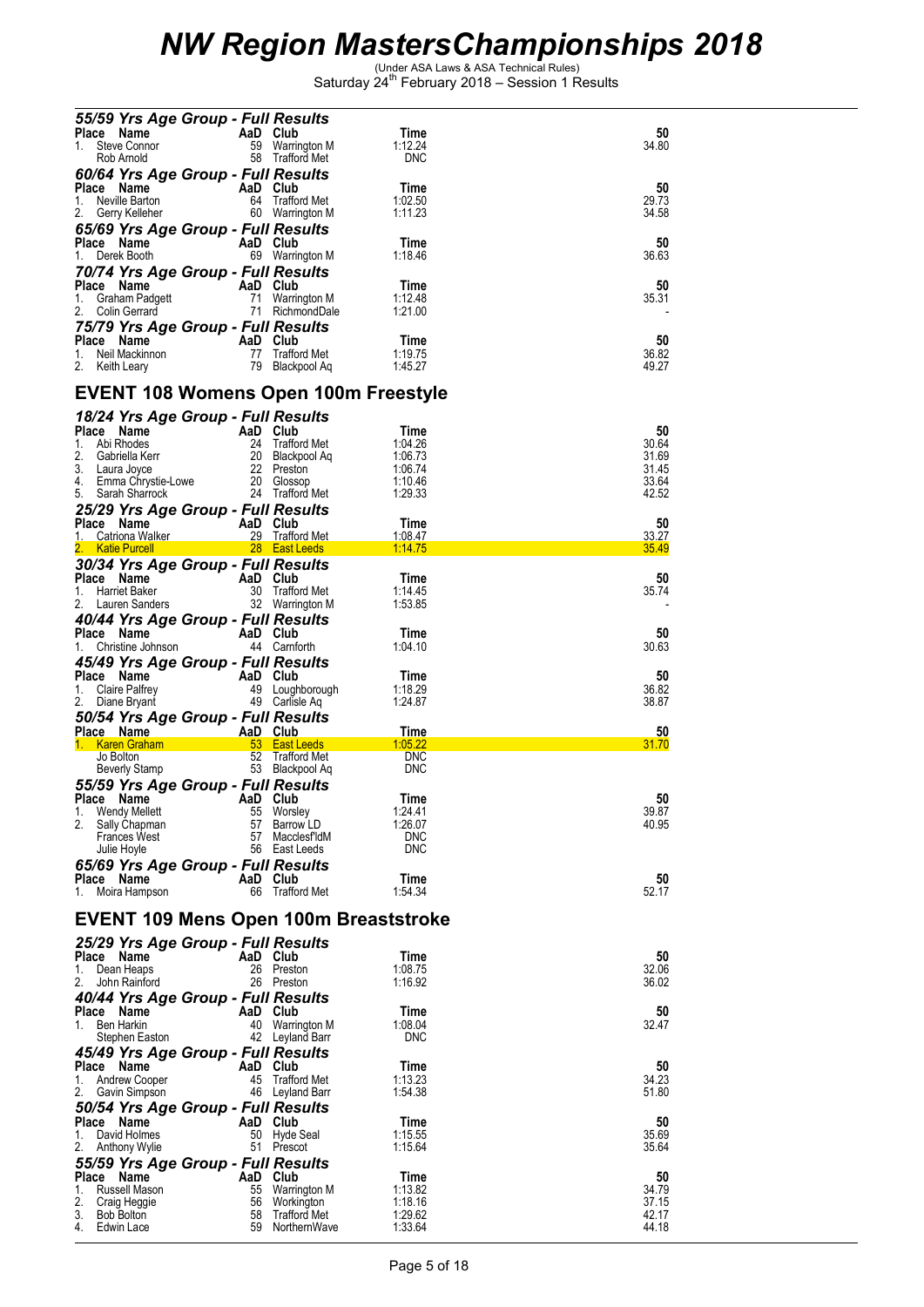| Rob Arnold                         | 58                      | <b>DNC</b><br><b>Trafford Met</b> |       |
|------------------------------------|-------------------------|-----------------------------------|-------|
| 60/64 Yrs Age Group - Full Results |                         |                                   |       |
| <b>Place</b><br>Name               | Club<br>AaD             | Time                              | 50    |
| lan Hapgood<br>1.                  | Welsh Ind<br>61         | 1:26.35                           | 39.84 |
| David Burchell<br>2.               | 63<br>Mold              | 1:29.50                           | 41.23 |
| 65/69 Yrs Age Group - Full Results |                         |                                   |       |
| Place<br>Name                      | Club<br>AaD             | Time                              | 50    |
| Graham Pearson                     | 66<br>Carlisle Ag       | 1:25.93                           | 41.13 |
| <b>Brian Taylor</b><br>2.          | Adwick<br>68            | 1:28.99                           | 42.30 |
| 3.<br>Keith Rothwell               | Arfon<br>69             | 1:47.98                           | 50.82 |
| 80/84 Yrs Age Group - Full Results |                         |                                   |       |
| Place Name                         | Club<br>AaD             | Time                              | 50    |
| <b>Bill Moore</b>                  | 81<br><b>East Leeds</b> | 1:56.59                           | 54.60 |
| 2.<br>John Anderson                | 81                      | <b>Trafford Met</b><br>2:27.10    | 55.17 |

### **EVENT 110 Womens Open 100m Breaststroke**

| 18/24 Yrs Age Group - Full Results    |                               |                    |                |
|---------------------------------------|-------------------------------|--------------------|----------------|
| Place Name                            | AaD Club                      | Time               | 50             |
| <b>Rachel Ritchie</b><br>1.           | 22 Preston                    | 1:11.20            | 33.40          |
| 2.<br>Emma Chrystie-Lowe              | 20 Glossop<br>24 Trafford Met | 1:30.77<br>1:55.80 | 42.71<br>54.03 |
| Sarah Sharrock                        |                               |                    |                |
| 25/29 Yrs Age Group - Full Results    |                               |                    |                |
| Place Name<br>Emma Moreton<br>$1_{-}$ | AaD Club<br>25 Trafford Met   | Time<br>1:24.78    | 50<br>39.80    |
| <b>Katie Purcell</b>                  | 28 East Leeds                 | 1:53.80            | 54.02          |
| 30/34 Yrs Age Group - Full Results    |                               |                    |                |
| Place Name                            | AaD Club                      | Time               | 50             |
| $1_{\cdot}$<br>Sarah Roberts          | 30 Manch Tri                  | 1:23.49            | 39.68          |
| 2.<br>Emma Carroll                    | 32 MacclesfldM                | 1:32.15            | 43.90          |
| 3.<br>Lauren Sanders                  | 32 Warrington M               | 2:19.48            | 1:05.26        |
| Laura Bowden                          | 31 Trafford Met               | DQ                 |                |
| 35/39 Yrs Age Group - Full Results    |                               |                    |                |
| Place<br>Name                         | AaD Club                      | Time               | 50             |
| Jackie Carribine<br>1.                | 39 Warrington M               | 1:24.30            | 39.82          |
| 40/44 Yrs Age Group - Full Results    |                               |                    |                |
| Place Name                            | AaD Club                      | Time               | 50             |
| Melanie Sayed                         | 44 Co Liverpool               | 1:32.87            | 44.00          |
| 45/49 Yrs Age Group - Full Results    |                               |                    |                |
| Place Name                            | AaD Club                      | Time               | 50             |
| Andrea Thomas                         | 49 Hoylake                    | 1:35.43            | 44.96          |
| 50/54 Yrs Age Group - Full Results    |                               |                    |                |
| Place Name                            | AaD Club                      | Time               | 50             |
| 1. Karen Graham                       | 53 East Leeds                 | 1:31.94            | 44.74          |
| 55/59 Yrs Age Group - Full Results    |                               |                    |                |
| Place Name                            | AaD Club                      | Time               | 50             |
| Irene Meikle<br>1.                    | 56 Barrow LD                  | 1:52.73            | 53.61          |
| 60/64 Yrs Age Group - Full Results    |                               |                    |                |
| Place Name                            | AaD Club                      | Time               | 50             |
| 1.<br>Sally Shields                   | 64 Bo Kirklees                | 1:32.42            | 42.63          |
| 2. Judith Zolkiewski                  | 61 Trafford Met               | 2:33.77            | 1:13.49        |
| 70/74 Yrs Age Group - Full Results    |                               |                    |                |
| Place<br>Name                         | AaD Club                      | Time               | 50             |
| Frances Jenkins                       | 72<br>Southport               | 1:50.69            | 51.78          |

#### **EVENT 111 Mens/Womens Open 200m Backstroke**

| <b>MENS 40/44 Yrs Age Group - Full Results</b>               |    |                     |            |       |         |         |
|--------------------------------------------------------------|----|---------------------|------------|-------|---------|---------|
| Place Name                                                   |    | AaD Club            | Time       | 50    | 100     | 150     |
| 1. Philip Hawkrigg                                           |    | 43 Copeland         | 2:39.34    | 35.34 | 1:15.89 | 1:57.04 |
| <b>MENS 45/49 Yrs Age Group - Full Results</b>               |    |                     |            |       |         |         |
| Place Name                                                   |    | AaD Club            | Time       | 50    | 100     | 150     |
| 1. Mark Newby                                                | 48 | Workington          | 2:45.45    | 37.63 | 1:19.23 | 2:02.56 |
| <b>MENS 55/59 Yrs Age Group - Full Results</b>               |    |                     |            |       |         |         |
| Place Name                                                   |    | AaD Club            | Time       | 50    | 100     | 150     |
|                                                              |    | 55 Bo Kirklees      | 2:35.39    | 36.77 | 1:15.92 | 1:56.19 |
| 1. Stephen Bottomley<br>2. Stephen Allen                     |    | 58 East Leeds       | 2:39.59    | 38.75 | 1:19.76 | 2:00.50 |
| $\overline{3}$ .<br>Mark Jones                               |    | 58 Warrington M     | 2:53.80    | 42.22 | 1:26.02 | 2:10.34 |
| Rob Arnold                                                   |    | 58 Trafford Met     | <b>DNC</b> |       |         |         |
|                                                              |    |                     |            |       |         |         |
| <b>MENS 60/64 Yrs Age Group - Full Results</b>               |    |                     |            |       |         |         |
| Place Name                                                   |    | AaD Club            | Time       | 50    | 100     |         |
| 1. David Randall                                             | 64 | <b>Trafford Met</b> | 3:13.20    | 48.17 | 1:37.45 | 150     |
|                                                              |    |                     |            |       |         |         |
| <b>MENS 70/74 Yrs Age Group - Full Results</b><br>Place Name |    | AaD Club            | Time       | 50    | 100     | 150     |
| Graham Padgett<br>1.                                         | 71 | Warrington M        | 3:09.43    | 45.15 | 1:32.86 | 2:21.08 |
| 2.<br>Carl Butler                                            | 74 | RichmondDale        | 3:53.31    | 52.33 | 1:50.05 | 2:52.47 |
| Colin Gerrard                                                | 71 | RichmondDale        | <b>DNC</b> |       |         |         |
|                                                              |    |                     |            |       |         |         |
| <b>MENS 80/84 Yrs Age Group - Full Results</b><br>Place Name |    | AaD Club            | Time       | 50    | 100     | 150     |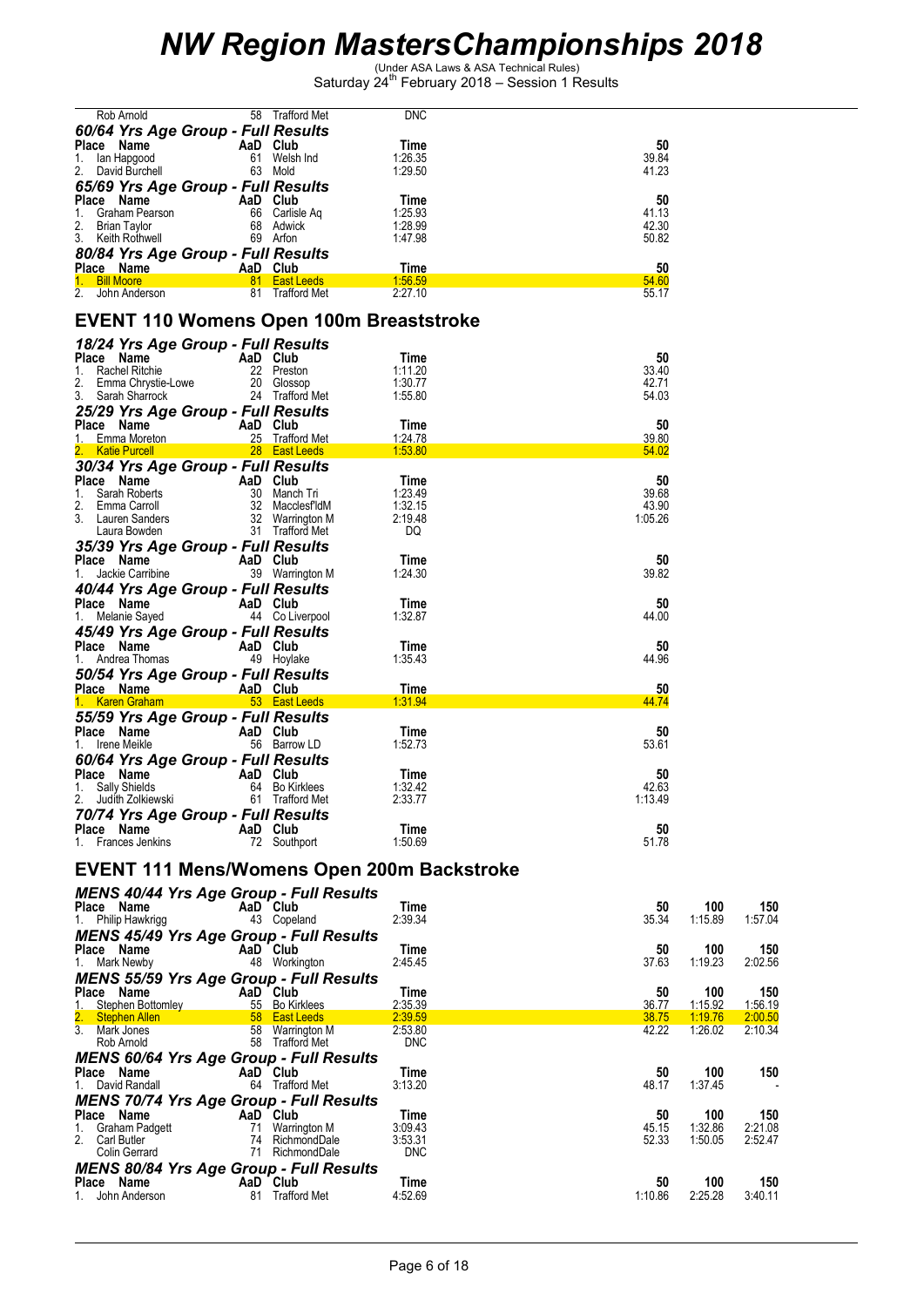| <b>WOMENS 25/29 Yrs Age Group - Full Results</b><br>Place<br>Name |    | AaD Club      | Time    | 50    | 100     | 150     |
|-------------------------------------------------------------------|----|---------------|---------|-------|---------|---------|
| 1. Rachel Byrne                                                   | 25 | Warrington M  | 2:27.06 | 33.14 | 1:10.14 | 1:48.79 |
| <b>WOMENS 30/34 Yrs Age Group - Full Results</b>                  |    |               |         |       |         |         |
| Place Name                                                        |    | AaD Club      | Time    | 50    | 100     | 150     |
| 1. Joanne Grime                                                   |    | 32 Preston    | 2:34.74 | 36.01 | 1:14.70 | 1:54.96 |
| <b>WOMENS 50/54 Yrs Age Group - Full Results</b>                  |    |               |         |       |         |         |
| Place Name                                                        |    | AaD Club      | Time    | 50    | 100     | 150     |
| 1. Lynne Dawson                                                   |    | 51 Chapeltown | 3:17.21 | 47.24 | 1:37.73 | 2:28.29 |
| <b>WOMENS 70/74 Yrs Age Group - Full Results</b>                  |    |               |         |       |         |         |
| Place Name                                                        |    | AaD Club      | Time    | 50    | 100     | 150     |
| 1. Frances Jenkins                                                | 72 | Southport     | 3:33.97 | 50.43 | 1:45.05 | 2:39.80 |
|                                                                   |    |               |         |       |         |         |

### **EVENT 112 Mens Open 50m Butterfly**

| Place<br>1.<br>2.<br>3.<br>4.<br>5.<br>6.<br>7.<br>8. | 18/24 Yrs Age Group - Full Results<br>Name<br><b>Robert Hamer</b><br>Patrick Hill<br>Aidan Tevlin<br>Jack Flanagan<br>Joseph McCue<br>Sohan Rathod<br>Jack Bennett<br>Ethan Fielding |                    | AaD<br>20<br>20<br>19<br>21<br>23<br>19<br>24<br>20 | Club<br>Preston<br>Preston<br>Oldham Aqua<br>Hyde Seal<br>Oldham Aqua<br>Preston<br>ORCA SWPC<br>Preston | Time<br>26.95<br>27.90<br>28.70<br>28.81<br>28.86<br>29.86<br>30.40<br>30.67 |
|-------------------------------------------------------|--------------------------------------------------------------------------------------------------------------------------------------------------------------------------------------|--------------------|-----------------------------------------------------|----------------------------------------------------------------------------------------------------------|------------------------------------------------------------------------------|
| Place<br>1.<br>2.<br>3.                               | 25/29 Yrs Age Group - Full Results<br>Name<br>Daniel Korcz<br>Greg Thomas<br><b>Matthew Lees</b><br>35/39 Yrs Age Group - Full Results                                               |                    | AaD<br>29<br>25<br>29                               | Club<br><b>Trafford Met</b><br>Co Liverpool<br>Oldham Aqua                                               | Time<br>27.19<br>27.94<br>29.38                                              |
|                                                       | Place Name                                                                                                                                                                           | erang<br>Kabupatèn | AaD Club                                            |                                                                                                          | Time                                                                         |
|                                                       | 1. James Barwick                                                                                                                                                                     |                    |                                                     | 36 East Leeds                                                                                            | 29.05                                                                        |
|                                                       | 40/44 Yrs Age Group - Full Results<br>Place Name                                                                                                                                     |                    | AaD                                                 | Club                                                                                                     | <b>Time</b>                                                                  |
|                                                       | 1. Ben Shaw                                                                                                                                                                          |                    | 42                                                  | <b>East Leeds</b>                                                                                        | 29.87                                                                        |
| 2.                                                    | Marek Dynda                                                                                                                                                                          |                    |                                                     | 42 Barrow LD                                                                                             | 33.44                                                                        |
|                                                       | 45/49 Yrs Age Group - Full Results                                                                                                                                                   |                    |                                                     |                                                                                                          |                                                                              |
|                                                       | Place Name                                                                                                                                                                           |                    | AaD Club                                            |                                                                                                          | Time                                                                         |
| 1.                                                    | David Rees                                                                                                                                                                           |                    | 45<br>49                                            | Stalybridge                                                                                              | 27.66                                                                        |
| 2.<br>3.                                              | Myles Little<br><b>Eric Fewster</b>                                                                                                                                                  |                    | 46                                                  | Carlisle Ag<br>NorthernWave                                                                              | 31.08<br>31.28                                                               |
| 4.                                                    | Patrick Farmar                                                                                                                                                                       |                    | 47                                                  | Southport                                                                                                | 32.64                                                                        |
|                                                       | Peter Wilmot                                                                                                                                                                         |                    | 46                                                  | Blackpool Ag                                                                                             | DNC                                                                          |
|                                                       | 50/54 Yrs Age Group - Full Results                                                                                                                                                   |                    |                                                     |                                                                                                          |                                                                              |
|                                                       | Place Name                                                                                                                                                                           |                    | AaD                                                 | Club                                                                                                     | Time                                                                         |
| 1.                                                    | <b>Garry Vickers</b>                                                                                                                                                                 |                    | 50                                                  | Horwich                                                                                                  | 31.01                                                                        |
| 2.                                                    | Paul Gibson                                                                                                                                                                          |                    | 53                                                  | Carlisle Aq                                                                                              | 35.00                                                                        |
| 3.<br>4.                                              | Peter Brooker<br>lan Griffiths                                                                                                                                                       |                    | 51<br>50                                            | Blackpool Aq<br><b>Trafford Met</b>                                                                      | 36.48<br>39.12                                                               |
|                                                       | Robert Hudson                                                                                                                                                                        |                    | 51                                                  | Blackpool Aq                                                                                             | DQ                                                                           |
|                                                       | 55/59 Yrs Age Group - Full Results                                                                                                                                                   |                    |                                                     |                                                                                                          |                                                                              |
|                                                       | Place Name                                                                                                                                                                           |                    | AaD                                                 | Club                                                                                                     | Time                                                                         |
| 1.                                                    | Phil Thomas                                                                                                                                                                          |                    | 56                                                  | Manch Tri                                                                                                | 36.76                                                                        |
|                                                       | 60/64 Yrs Age Group - Full Results                                                                                                                                                   |                    |                                                     |                                                                                                          |                                                                              |
| Place                                                 | Name                                                                                                                                                                                 |                    | AaD                                                 | Club                                                                                                     | Time                                                                         |
| 1.                                                    | Gerry Kelleher                                                                                                                                                                       |                    | 60                                                  | Warrington M                                                                                             | 34.65                                                                        |
| 2.<br>3.                                              | Geoff Holme                                                                                                                                                                          |                    | 64                                                  | <b>Trafford Met</b>                                                                                      | 35.05                                                                        |
|                                                       | John Weaver                                                                                                                                                                          |                    | 64                                                  | Aquabears                                                                                                | 39.37                                                                        |
|                                                       | 65/69 Yrs Age Group - Full Results                                                                                                                                                   |                    | AaD                                                 |                                                                                                          |                                                                              |
| Place<br>1.                                           | Name<br>Graham Pearson                                                                                                                                                               |                    | 66                                                  | Club<br>Carlisle Aq                                                                                      | Time<br>36.54                                                                |
| 2.                                                    | Derek Booth                                                                                                                                                                          |                    | 69                                                  | Warrington M                                                                                             | 40.95                                                                        |
| 3.                                                    | Keith Rothwell                                                                                                                                                                       |                    | 69                                                  | Arton                                                                                                    | 45.75                                                                        |
|                                                       | 70/74 Yrs Age Group - Full Results                                                                                                                                                   |                    |                                                     |                                                                                                          |                                                                              |
|                                                       | Place Name                                                                                                                                                                           |                    | AaD                                                 | Club                                                                                                     | Time                                                                         |
| 1.                                                    | <b>Bill Redfern</b>                                                                                                                                                                  |                    | 72                                                  | Co Chester                                                                                               | 37.50                                                                        |
|                                                       | 75/79 Yrs Age Group - Full Results                                                                                                                                                   |                    |                                                     |                                                                                                          |                                                                              |
|                                                       | Place Name                                                                                                                                                                           |                    | AaD                                                 | Club                                                                                                     | Time                                                                         |
| 1.                                                    | Neil Mackinnon                                                                                                                                                                       |                    | 77                                                  | Trafford Met                                                                                             | 37.47                                                                        |
|                                                       |                                                                                                                                                                                      |                    |                                                     |                                                                                                          |                                                                              |

### **EVENT 113 Womens Open 50m Butterfly**

|                     | 18/24 Yrs Age Group - Full Results |                 |             |
|---------------------|------------------------------------|-----------------|-------------|
| Place Name          | AaD                                | Club            | <b>Time</b> |
| 1. Katie Jepson     |                                    | 22 Preston      | 29.22       |
| 2. Rachel Ritchie   |                                    | 22 Preston      | 29.33       |
| 3. Abi Rhodes       |                                    | 24 Trafford Met | 31.70       |
| 4. Sarah Sharrock   |                                    | 24 Trafford Met | 45.02       |
|                     | 25/29 Yrs Age Group - Full Results |                 |             |
| Place Name          | AaD Club                           |                 | <b>Time</b> |
| 1. Michelle Wareing |                                    | 26 Trafford Met | 32.53       |
| 2. Catriona Walker  |                                    | 29 Trafford Met | 35.75       |
|                     |                                    |                 |             |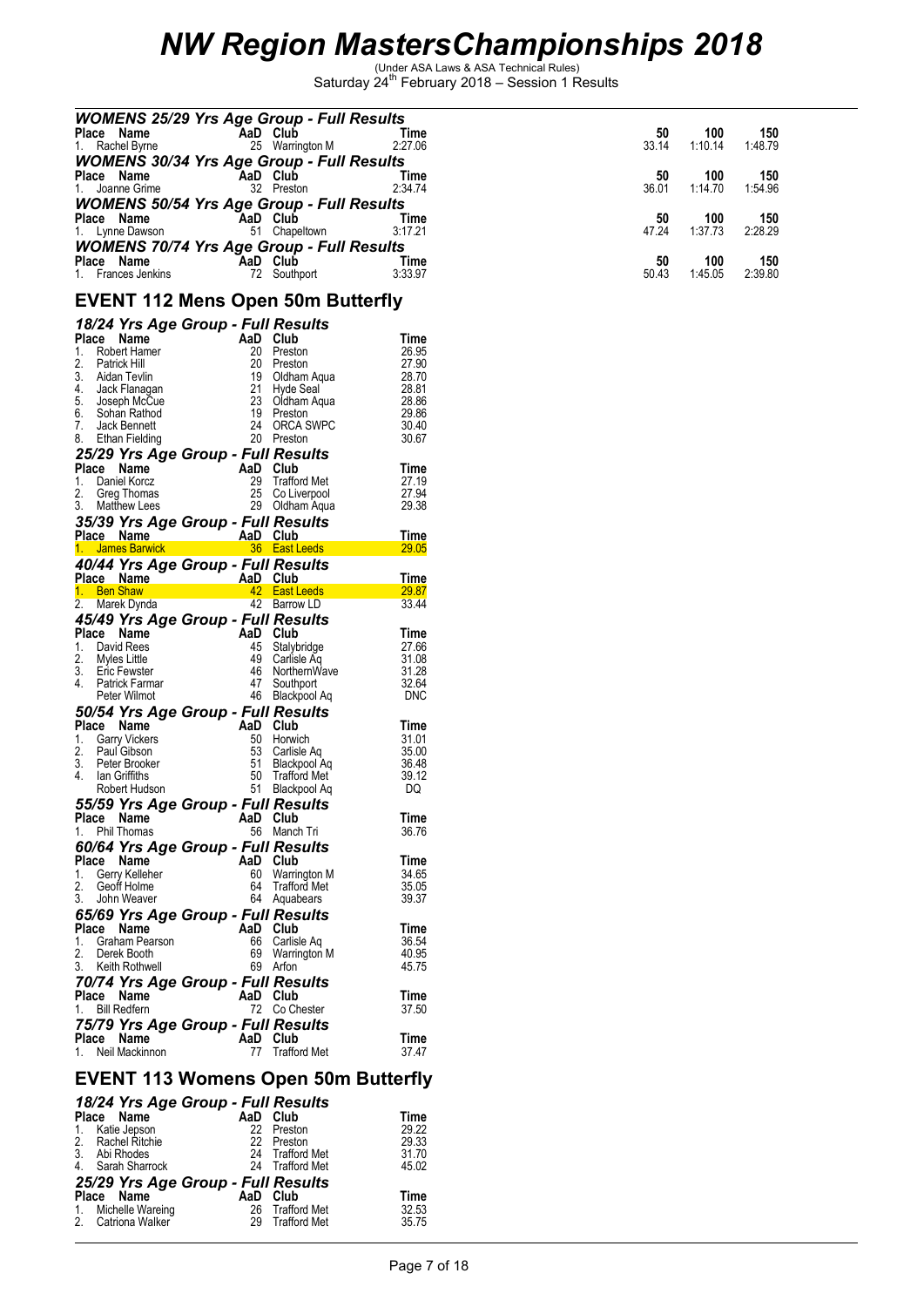| 35/39 Yrs Age Group - Full Results<br>Name<br>Place<br>1. Fiona Sadler | AaD Club<br>36 | MacclesfldM        | Time<br>33.85 |
|------------------------------------------------------------------------|----------------|--------------------|---------------|
| 40/44 Yrs Age Group - Full Results                                     |                |                    |               |
| Place<br>Name                                                          | AaD            | Club               | Time          |
| 1. Christine Johnson                                                   | 44             | Carnforth          | 32.23         |
| 2. Melanie Sayed                                                       | 44             | Co Liverpool       | 36.66         |
| 45/49 Yrs Age Group - Full Results                                     |                |                    |               |
| Name<br>Place                                                          | AaD            | Club               | Time          |
| 1. Andrea Thomas                                                       | 49             | Hoylake            | 36.91         |
| 2. Joanne Alexander                                                    | 47             | Kenilworth M       | 39.55         |
| 3. Diane Bryant                                                        |                | 49 Carlisle Aq     | 47.22         |
| 50/54 Yrs Age Group - Full Results                                     |                |                    |               |
| Place Name                                                             | AaD            | Club               | Time          |
| 1. Karen Graham                                                        |                | 53 East Leeds      | 34.04         |
| 2. Allison Donnelly                                                    | 51             | Arfon              | 44.05         |
| 55/59 Yrs Age Group - Full Results                                     |                |                    |               |
| Name<br>Place                                                          | AaD            | Club               | Time          |
| 1. Verity Dobbie                                                       |                | 59 Consett         | 41.31         |
| Julie Hoyle                                                            | 56             | East Leeds         | DNC           |
|                                                                        |                |                    |               |
| 60/64 Yrs Age Group - Full Results                                     |                |                    |               |
| Place<br>Name                                                          | AaD Club       |                    | Time          |
| 1. Lindsey Gowland                                                     |                | 61 Wolv Master     | 35.05         |
| 2. Sally Shields                                                       | 64             | <b>Bo Kirklees</b> | 39.24         |
| 70/74 Yrs Age Group - Full Results                                     |                |                    |               |
| Name<br>Place                                                          | AaD Club       |                    | Time          |
| 1. Patricia Jackson                                                    | 71             | Warrington M       | 44.93         |

### **EVENT 114 Mens Open 200m Medley Team**

|    |                               | 072+ Yrs Age Group - Full Results |                                               |            |                                                    |       |         |                    |
|----|-------------------------------|-----------------------------------|-----------------------------------------------|------------|----------------------------------------------------|-------|---------|--------------------|
|    | Place Name                    |                                   | A.G Club                                      | Time       |                                                    | 50    | 100     | 150                |
|    | 1. Preston "A"                |                                   | 072+ Preston                                  | 1:50.74    |                                                    | 29.51 | 1:00.01 | 1:27.07            |
| 2. | Oldham Aqua                   |                                   | 072+ Oldham Aqua                              | 2:00.82    |                                                    | 29.82 | 1:05.57 | 1:34.96            |
|    | 3. Preston "B"                |                                   | 072+ Preston                                  | 2:01.43    |                                                    | 30.66 | 1:05.13 | 1:28.17            |
|    |                               | 100+ Yrs Age Group - Full Results |                                               |            |                                                    |       |         |                    |
|    | Place Name                    |                                   | A.G Club                                      | Time       |                                                    | 50    | 100     | 150                |
|    | 1. Hyde Seal                  |                                   | 100+ Hyde Seal                                | 2:02.77    |                                                    | 31.26 | 1:07.43 | 1:36.50            |
|    |                               | 160+ Yrs Age Group - Full Results |                                               |            |                                                    |       |         |                    |
|    | Place Name                    |                                   | A.G Club                                      | Time       |                                                    | 50    | 100     | 150                |
|    | 1. Trafford Met               |                                   | 160+ Trafford Met                             | 1:56.55    |                                                    | 30.52 | 1:01.66 | 1:27.95            |
|    |                               | 200+ Yrs Age Group - Full Results |                                               |            |                                                    |       |         |                    |
|    | Place Name                    |                                   | A.G Club                                      | Time       |                                                    | 50    | 100     | 150                |
|    | 1. Warrington M               |                                   | 200+ Warrington M                             | 2:04.38    |                                                    | 28.67 | 1:01.94 | 1:36.89            |
|    | 2. Blackpool Aq               |                                   | 200+ Blackpool Aq                             | 2:25.02    |                                                    | 32.60 | 1:21.41 | 1:43.50            |
|    |                               | 240+ Yrs Age Group - Full Results |                                               |            |                                                    |       |         |                    |
|    | Place Name                    |                                   | A.G Club                                      | Time       |                                                    | 50    | 100     | 150                |
|    | 1. Blackpool Aq               |                                   | 240+ Blackpool Ag                             | 2:36.79    |                                                    | 43.19 | 1:27.01 | 2:01.02            |
|    |                               |                                   |                                               |            |                                                    |       |         |                    |
|    |                               |                                   | <b>EVENT 115 Womens Open 200m Medley Team</b> |            |                                                    |       |         |                    |
|    |                               | 072+ Yrs Age Group - Full Results |                                               |            |                                                    |       |         |                    |
|    | $072 + 113 - 3$<br>Place Name |                                   | A.G Club                                      | Time       |                                                    | 50    | 100     | 150                |
|    |                               |                                   | 072+ Blackpool Aq                             | DO.        |                                                    |       |         |                    |
|    | Preston                       |                                   | 072+ Preston                                  | DQ         |                                                    |       |         |                    |
|    |                               | 100+ Yrs Age Group - Full Results |                                               |            |                                                    |       |         |                    |
|    |                               | Place Name A.G Club               |                                               | Time       |                                                    | 50    | 100     | 150                |
|    | 1. Trafford Met               |                                   | 100+ Trafford Met                             | 2:13.98    |                                                    | 32.43 | 1:11.21 | 1:42.22            |
|    |                               | 160+ Yrs Age Group - Full Results |                                               |            |                                                    |       |         |                    |
|    | Place Name                    |                                   | A.G Club                                      | Time       |                                                    | 50    | 100     | 150                |
|    | MacclesfldM                   |                                   | 160+ MacclesfldM                              | <b>DNC</b> |                                                    |       |         |                    |
|    |                               | 200+ Yrs Age Group - Full Results |                                               |            |                                                    |       |         |                    |
|    | Place Name                    |                                   | A.G Club                                      | Time       |                                                    | 50    | 100     | 150                |
|    | 1. Trafford Met               |                                   | 200+ Trafford Met                             | 2:18.47    |                                                    | 39.48 | 1:20.58 | 1:50.28            |
|    |                               |                                   |                                               |            | <b>EVENT 116 Mens/Womens Open 200m Medley Team</b> |       |         |                    |
|    |                               |                                   |                                               |            |                                                    |       |         |                    |
|    |                               | 072+ Yrs Age Group - Full Results |                                               |            |                                                    |       |         |                    |
|    | Place Name                    |                                   | A.G Club                                      | Time       |                                                    | 50    | 100     | 150                |
| 1. | Preston "A"                   |                                   | 072+ Preston                                  | 1:56.33    |                                                    | 31.88 | 1:03.16 | 1:32.70            |
|    | 2. Preston "B"                |                                   | 072+ Preston                                  | 2:02.60    |                                                    | 33.46 | 1:05.88 | 1:32.94<br>1:40.38 |
|    | 3. Preston "C"                |                                   | 072+ Preston                                  | 2:10.85    |                                                    | 34.67 | 1:10.03 |                    |
|    |                               | 100+ Yrs Age Group - Full Results |                                               |            |                                                    |       |         |                    |
|    | Place Name                    |                                   | A.G Club                                      | Time       |                                                    | 50    | 100     | 150                |
|    | 1. Trafford Met               |                                   | 100+ Trafford Met                             | 2:04.46    |                                                    | 29.93 | 1:08.75 | 1:35.26            |
|    |                               | 160+ Yrs Age Group - Full Results |                                               |            |                                                    |       |         |                    |
|    | Place Name                    |                                   | A.G Club                                      | Time       |                                                    | 50    | 100     | 150                |
|    | 1. Warrington M               |                                   | 160+ Warrington M                             | 2:12.56    |                                                    | 32.21 | 1:06.65 | 1:40.79            |
|    |                               | 200+ Yrs Age Group - Full Results |                                               |            |                                                    |       |         |                    |
|    | Place Name                    |                                   | A.G Club                                      | Time       |                                                    | 50    | 100     | 150                |
|    | 1. Blackpool Aq "A"           |                                   | 200+ Blackpool Aq                             | 2:33.93    |                                                    | 35.79 | 1:15.55 | 1:46.19            |
|    | Blackpool Aq "B"              |                                   | 200+ Blackpool Aq                             | DQ         |                                                    |       |         |                    |
|    |                               |                                   |                                               |            |                                                    |       |         |                    |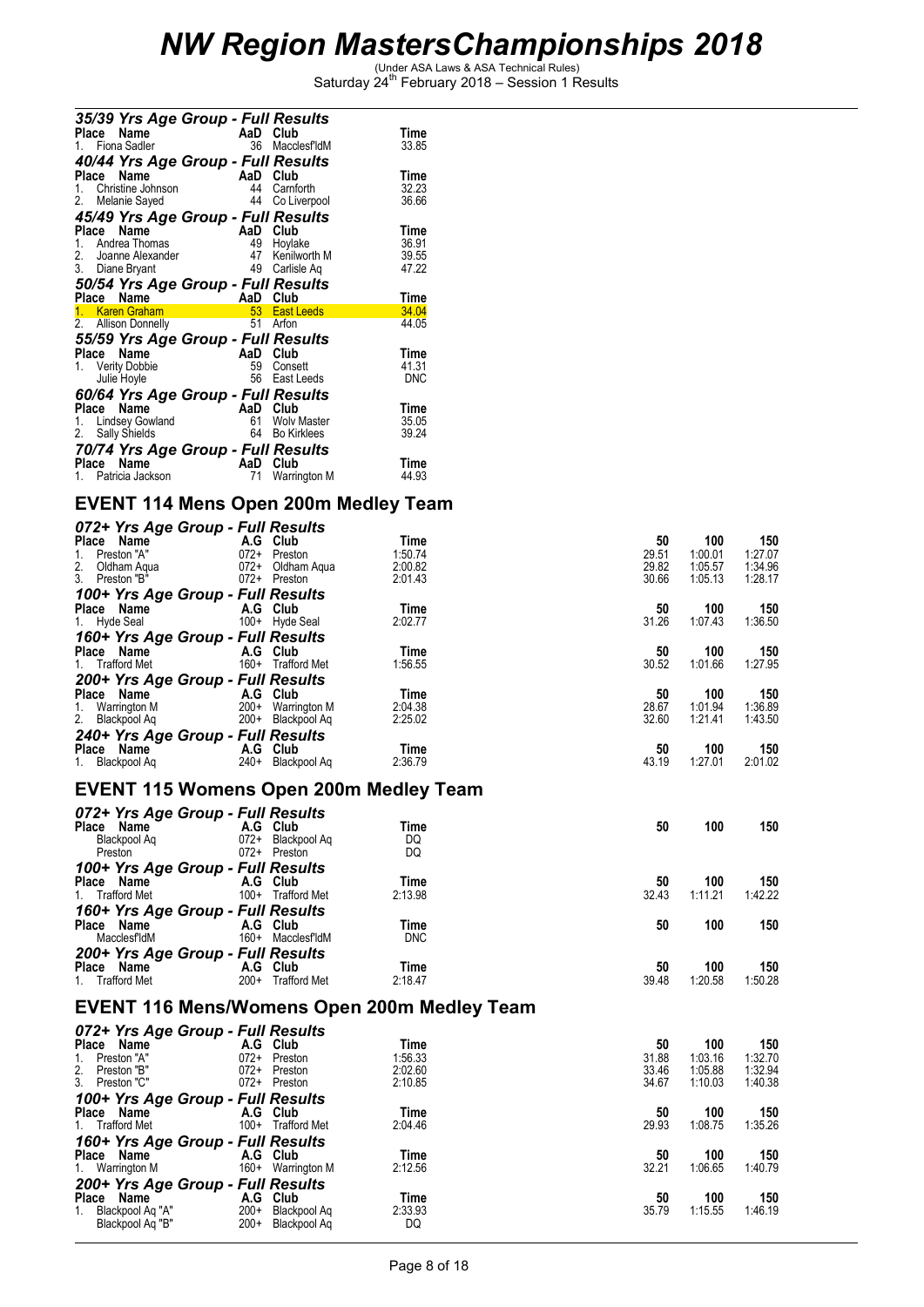| Place Name                              | 240+ Yrs Age Group - Full Results<br>A.G Club                                    | Time                       |              |              | 50<br>100        | 150          |
|-----------------------------------------|----------------------------------------------------------------------------------|----------------------------|--------------|--------------|------------------|--------------|
| 1. Trafford Met                         | 240+ Trafford Met                                                                | 2:26.63                    |              |              | 41.93<br>1:19.83 | 1:55.62      |
|                                         | EVENT 117 Mens/Womens Open 400m Freestyle                                        |                            |              |              |                  |              |
| Place Name                              | <b>MENS 30/34 Yrs Age Group - Full Results</b><br>AaD Club                       | Time                       |              |              |                  |              |
| 1. Stewart Moore<br>50m 29.49           | 30 Manch Tri<br>100m 1:02.06<br>150m 1:35.30                                     | 4:22.89<br>200m 2:09.03    | 250m 2:42.77 | 300m 3:16.55 | 350m 3:50.29     | 400m 4:22.89 |
|                                         | <b>MENS 40/44 Yrs Age Group - Full Results</b><br>AaD Club                       | Time                       |              |              |                  |              |
| Place Name<br>1. Dean Evans             | 42 Manch Tri                                                                     | 5:01.53                    |              |              |                  |              |
| 50m 34.24                               | 100m 1:11.49<br>150m 1:49.39<br>MENS 45/49 Yrs Age Group - Full Results          | 200m 2:27.29               | 250m 3:05.94 | 300m 3:44.76 | 350m 4:24.00     | 400m 5:01.53 |
| Place Name<br>1. Myles Little           | AaD Club<br>49 Carlisle Ag                                                       | Time<br>4:46.26            |              |              |                  |              |
| 50m 34.06<br>2. Justin Palfrey          | 100m 1:09.61<br>150m 1:45.91<br>47 Loughborough                                  | 200m 2:22.41<br>4:59.58    | 250m 3:35.24 | 300m 4:11.84 | 350m -           | 400m 4:46.26 |
| 50m 33.53                               | 150m 1:49.09<br>100m 1:11.22                                                     | 200m 2:27.31               | 250m 3:05.77 | 300m 3:44.53 | 350m 4:22.76     | 400m 4:59.58 |
| Place Name                              | <b>MENS 50/54 Yrs Age Group - Full Results</b><br>AaD Club                       | Time                       |              |              |                  |              |
| 1.<br>Mitch Midgley-Davies<br>50m 34.69 | 51 Blackpool Aq<br>100m 1:11.96<br>150m 1:49.82                                  | 4:59.87<br>200m 2:28.35    | 250m 3:06.60 | 300m 3:45.11 | 350m 4:23.08     | 400m 4:59.87 |
| Darren Yates                            | 52 Blackpool Aq<br><b>MENS 55/59 Yrs Age Group - Full Results</b>                | <b>DNC</b>                 |              |              |                  |              |
| Place Name<br>1. Mark Jones             | AaD Club<br>58 Warrington M                                                      | Time<br>4:59.70            |              |              |                  |              |
| 50m 34.96<br>Rob Arnold                 | 100m 1:12.55<br>150m 1:51.26<br>58 Trafford Met                                  | 200m 2:29.95<br><b>DNC</b> | 250m 3:07.65 | 300m 3:46.00 | 350m 4:23.87     | 400m 4:59.70 |
|                                         | <b>MENS 65/69 Yrs Age Group - Full Results</b>                                   |                            |              |              |                  |              |
| Place Name<br>1. Brian Taylor           | AaD Club<br>68 Adwick                                                            | Time<br>6:42.32            |              |              |                  |              |
| 50m 42.49                               | 100m 1:31.00<br>150m 2:23.13<br><b>MENS 70/74 Yrs Age Group - Full Results</b>   | 200m 3:16.99               | 250m 4:10.45 | 300m 5:03.49 | 350m 5:54.29     | 400m 6:42.32 |
| Place Name                              | AaD Club                                                                         | Time                       |              |              |                  |              |
| 1. Colin Gerrard<br>$50m -$             | 71 RichmondDale<br>100m 1:31.80<br>150m 2:20.63                                  | 6:23.17<br>200m -          | 250m -       | $300m -$     | 350m 5:30.69     | 400m 6:23.17 |
| Place Name                              | <b>MENS 80/84 Yrs Age Group - Full Results</b><br>AaD Club                       | Time                       |              |              |                  |              |
| 1.<br>John Anderson<br>50m 1:05.88      | 81 Trafford Met<br>100m 2:19.72<br>150m 3:35.52                                  | 9:40.39<br>200m 4:49.22    | 250m 6:04.58 | 300m 7:17.90 | 350m 8:31.56     | 400m 9:40.39 |
|                                         | <b>WOMENS 30/34 Yrs Age Group - Full Results</b>                                 |                            |              |              |                  |              |
| Place Name<br>Laura Bowden<br>1.        | AaD Club<br>31 Trafford Met                                                      | Time<br>4:52.08            |              |              |                  |              |
| 50m 32.94<br>2.<br>Carolyn Dawe         | 100m 1:08.47<br>150m 1:44.94<br>33 Manch Tri                                     | 200m 2:21.76<br>5:53.01    | 250m 2:58.94 | 300m 3:36.60 | 350m 4:14.45     | 400m 4:52.08 |
| 50m 37.56<br>3.<br><b>Sarah Poole</b>   | <u>100m 1:19.38</u><br>150m 2:03.25<br>34 East Leeds                             | 200m 2:48.41<br>6:17.22    | 250m 3:33.76 | 300m 4:20.28 | 350m 5:07.32     | 400m 5:53.01 |
| 50m 40.14<br>4. Lauren Sanders          | 100m 1:26.10<br>$150m$ 2:13.45<br>32 Warrington M                                | 200m 3:01.89<br>8:42.35    | 250m 3:50.47 | 300m 4:40.62 | 350m 5:30.69     | 400m 6:17.22 |
| 50m 1:01.08                             | 100m 2:06.75<br>150m 3:13.69<br><b>WOMENS 35/39 Yrs Age Group - Full Results</b> | 200m 4:21.02               | 250m 5:28.95 | 300m 6:35.88 | 350m 7:40.69     | 400m 8:42.35 |
| Place Name<br>Emma Wills<br>1.          | AaD Club<br>39 York City                                                         | Time<br>4:28.23            |              |              |                  |              |
| 50m 30.45                               | 100m 1:03.26<br>150m 1:36.88<br>WOMENS 40/44 Yrs Age Group - Full Results        | 200m 2:10.93               | 250m 2:45.29 | 300m 3:19.81 | 350m 3:54.48     | 400m 4:28.23 |
| Place Name                              | AaD Club                                                                         | Time                       |              |              |                  |              |
| 1.<br><b>Sally Evers</b><br>50m 34.83   | 43 East Leeds<br>$100m$ 1:13.86<br>150m 1:54.32                                  | 5:22.55<br>200m 2:35.83    | 250m 3:17.77 | 300m 3:59.69 | 350m 4:41.85     | 400m 5:22.55 |
| 2.<br>Melanie Sayed<br>50m 36.80        | 44 Co Liverpool<br>100m 1:17.12<br>150m 1:58.68                                  | 5:34.38<br>200m 2:41.37    | 250m 3:24.83 | 300m 4:09.46 | 350m 4:53.34     | 400m 5:34.38 |
| Place Name                              | <b>WOMENS 45/49 Yrs Age Group - Full Results</b><br>AaD Club                     | Time                       |              |              |                  |              |
| 1. Nicola Latty<br>50m 34.20            | 47 Sub 160<br>100m 1:10.37<br>150m 1:47.07                                       | 4:47.22<br>200m 2:23.85    | 250m 3:00.41 | 300m 3:36.64 | 350m 4:12.64     | 400m 4:47.22 |
| 2.<br>Claire Palfrey<br>50m 39.13       | 49 Loughborough<br>100m 1:22.67<br>150m 2:06.64                                  | 5:46.29<br>200m 2:51.10    | 250m 3:35.70 | 300m 4:19.86 | 350m 5:03.98     | 400m 5:46.29 |
| Place Name                              | <b>WOMENS 50/54 Yrs Age Group - Full Results</b><br>AaD Club                     | Time                       |              |              |                  |              |
| Lynne Dawson                            | 51 Chapeltown                                                                    | <b>DNC</b>                 |              |              |                  |              |
| Place Name                              | <i><b>WOMENS 55/59 Yrs Age Group - Full Results</b></i><br>AaD Club              | Time                       |              |              |                  |              |
| 1. Wendy Mellett<br>50m 44.12           | 55 Worsley<br>100m 1:33.30<br>150m 2:27.87                                       | 7:07.99<br>200m 3:22.95    | 250m 4:18.15 | 300m 5:14.67 | 350m 6:11.09     | 400m 7:07.99 |
| Julie Hoyle<br><b>Frances West</b>      | 56 East Leeds<br>57 MacclesfldM                                                  | <b>DNC</b><br><b>DNC</b>   |              |              |                  |              |
|                                         | <i><b>WOMENS 60/64 Yrs Age Group - Full Results</b></i>                          |                            |              |              |                  |              |
| Place Name<br>Jill Jones<br>1.          | AaD Club<br>61 Blackpool Aq                                                      | Time<br>5:47.00            |              |              |                  |              |
| 50m 37.17<br>2.<br>Judith Zolkiewski    | 100m 1:18.20<br>150m 2:01.35<br>61 Trafford Met                                  | 200m 2:45.58<br>9:41.55    | 250m 3:30.56 | 300m 4:15.69 | 350m 5:01.67     | 400m 5:47.00 |
| 50m 1:07.86                             | 100m 2:22.86<br>150m 3:37.47                                                     | 200m 4:53.32               | 250m 6:05.97 | 300m 7:20.51 | 350m 8:33.22     | 400m 9:41.55 |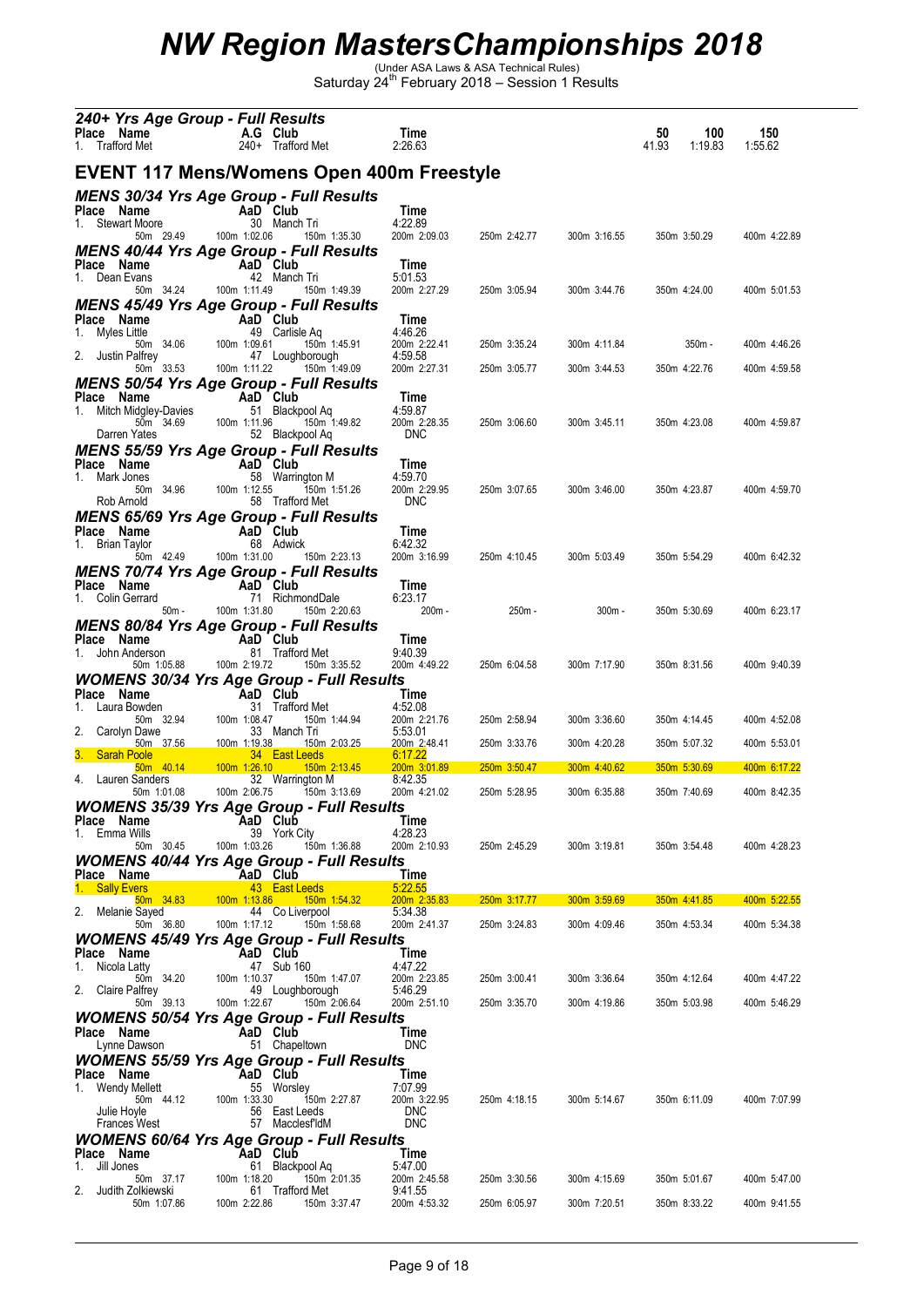|                                                                                                                                             | EVENT 201 Mens/Womens Open 200m Freestyle                                                                                                                                                                                                                    |                       |                |                    |                    |
|---------------------------------------------------------------------------------------------------------------------------------------------|--------------------------------------------------------------------------------------------------------------------------------------------------------------------------------------------------------------------------------------------------------------|-----------------------|----------------|--------------------|--------------------|
|                                                                                                                                             | <b>MENS 18/24 Yrs Age Group - Full Results</b>                                                                                                                                                                                                               |                       |                | 100                |                    |
| Place Name<br>1. Patrick Hill                                                                                                               | AaD Club<br>20 Preston                                                                                                                                                                                                                                       | Time<br>2:01.95       | 50<br>29.38    | 1:01.07            | 150<br>1:32.36     |
|                                                                                                                                             | <b>MENS 25/29 Yrs Age Group - Full Results</b>                                                                                                                                                                                                               | Time                  | 50             | 100                | 150                |
| Place Name<br>1. George Morreal <b>AaD</b> Club<br>26 Oldha                                                                                 | 26 Oldham Aqua<br>MENS 30/34 Yrs Age Group - Full Results                                                                                                                                                                                                    | 2:06.29               | 28.79          | 1:00.78            | 1:33.57            |
| Place Name                                                                                                                                  | AaD Club                                                                                                                                                                                                                                                     | Time                  | 50             | 100                | 150                |
|                                                                                                                                             | 1. James Frankland 1. 30 East Leeds<br><b>MENS 35/39 Yrs Age Group - Full Results</b>                                                                                                                                                                        | 2:46.79               | 38.08          | 1:19.86            | 2:03.56            |
|                                                                                                                                             |                                                                                                                                                                                                                                                              | Time<br>2:18.94       | 50<br>31.66    | 100<br>1:07.15     | 150<br>1:43.21     |
| 2. Michael Rimmington 38 Warrington M                                                                                                       |                                                                                                                                                                                                                                                              | 2:23.65               | 32.30          | 1:07.82            | 1:45.67            |
| <b>Ce Name</b><br><b>Ben SHAW</b><br><b>AaD</b><br><b>AaD</b><br><b>AaD</b><br><b>Club</b><br><b>AaD</b><br><b>East I</b><br>Place Name     | <b>MENS 40/44 Yrs Age Group - Full Results</b>                                                                                                                                                                                                               | Time                  | 50             | 100                | 150                |
|                                                                                                                                             | 42 East Leeds<br><b>MENS 45/49 Yrs Age Group - Full Results</b>                                                                                                                                                                                              | <b>DNC</b>            |                |                    |                    |
| Place Name<br>1. Myles Little                                                                                                               | <b>AaD Club</b><br>49 Carlisle Aq<br>46 NorthernWave                                                                                                                                                                                                         | Time<br>2:11.88       | 50<br>30.59    | 100<br>1:04.38     | 150<br>1:38.44     |
| 2. Eric Fewster                                                                                                                             |                                                                                                                                                                                                                                                              | 2:35.04               | 35.57          | 1:14.91            | 1:55.66            |
|                                                                                                                                             | <b>MENS 50/54 Yrs Age Group - Full Results</b><br>AaD Club                                                                                                                                                                                                   | Time                  | 50             | 100                | 150                |
| <b>Place Name A</b><br>1. Paul Gibson<br>2. Ian Griffiths<br>2. Ian Griffiths                                                               | 53 Carlisle Aq<br>50 Trafford Met                                                                                                                                                                                                                            | 2:34.23<br>2:49.20    | 35.02<br>38.55 | 1:14.43<br>1:20.90 | 1:54.92<br>2:06.15 |
|                                                                                                                                             | <b>MENS 55/59 Yrs Age Group - Full Results</b>                                                                                                                                                                                                               |                       |                |                    |                    |
| Place Name<br>1. Mark Jones                                                                                                                 |                                                                                                                                                                                                                                                              |                       | 50<br>34.12    | 100<br>1:10.89     | 150<br>1:48.08     |
| 2.<br>3. Edwin Lace                                                                                                                         | Ce Name<br>Mark Jones<br>Mark Jones<br>Stephen Allen<br>Stephen Allen<br>Stephen Allen<br>Stephen Allen<br>Stephen Allen<br>Stephen Allen<br>Stephen Allen<br>Stephen Allen<br>Stephen Allen<br>Stephen Allen<br>Stephen Allen<br>Stephen Allen<br>Stephen A |                       | 34.15<br>40.41 | 1:11.59<br>1:24.47 | 1:50.67<br>2:09.92 |
| Rob Arnold                                                                                                                                  | 58 Trafford Met<br><b>MENS 65/69 Yrs Age Group - Full Results</b>                                                                                                                                                                                            | <b>DNC</b>            |                |                    |                    |
| Place Name<br>1. Derek Booth                                                                                                                | AaD Club<br>69 Warrington M                                                                                                                                                                                                                                  | Time<br>3:03.02       | 50<br>41.98    | 100<br>1:27.80     | 150<br>2:16.08     |
|                                                                                                                                             | <b>MENS 70/74 Yrs Age Group - Full Results</b>                                                                                                                                                                                                               |                       |                |                    |                    |
|                                                                                                                                             | 71 Warrington M<br>72 Co Chester                                                                                                                                                                                                                             | Time<br>2:39.86       | 50<br>37.44    | 100<br>1:18.14     | 150<br>1:59.05     |
| 1. Graham Padgett<br>1. Graham Padgett<br>2. Bill Redfern 17 Warring<br>2. Bill Redfern 17 Co Che<br>Colin Gerrard 11 Richard<br>11 Richard | - ou Chester<br>71 RichmondDale<br><b>roun - F</b>                                                                                                                                                                                                           | 2:41.80<br><b>DNC</b> | 37.73          | 1:18.92            | 2:00.74            |
| Place Name                                                                                                                                  | <b>MENS 75/79 Yrs Age Group - Full Results</b><br>AaD Club                                                                                                                                                                                                   | Time                  | 50             | 100                | 150                |
| 1. Keith Leary                                                                                                                              | 79 Blackpool Aq                                                                                                                                                                                                                                              | 4:10.11               | 54.32          | 1:58.06            | 3:05.32            |
| Place Name                                                                                                                                  | <b>WOMENS 18/24 Yrs Age Group - Full Results</b><br>AaD Club                                                                                                                                                                                                 | Time                  | 50             | 100                | 150                |
| Place<br>1. Emma Chrystie-Lowe<br>2. Sarah Sharrock                                                                                         | 20 Glossop<br>24 Trafford Met                                                                                                                                                                                                                                | 2:37.50<br>3:25.17    | 36.03<br>47.04 | 1:16.95<br>1:38.91 | 1:57.89<br>2:33.45 |
| Place Name                                                                                                                                  | <b>WOMENS 25/29 Yrs Age Group - Full Results</b>                                                                                                                                                                                                             |                       | 50             |                    | 150                |
| 1. Bethan Corley                                                                                                                            | MaD Club<br>26 Hoylake                                                                                                                                                                                                                                       | Time<br>2:23.97       | 32.38          | 100<br>1:08.60     | 1:46.46            |
|                                                                                                                                             | 2. Katie Purcell 28 East Leeds<br><b>WOMENS 30/34 Yrs Age Group - Full Results</b>                                                                                                                                                                           | 2.50.83               | 38.89          | <u>1:22.12  </u>   | 2.07.32            |
| Place Name<br>1. Sarah Poole 34 East Leeds                                                                                                  | <b>Exalt Club</b>                                                                                                                                                                                                                                            | Time<br>2:57.29       | 50<br>40.81    | 100<br>1.25.83     | 150<br>2:12.49     |
|                                                                                                                                             | <b>WOMENS 35/39 Yrs Age Group - Full Results</b><br>AaD Club                                                                                                                                                                                                 | Time                  | 50             |                    |                    |
| Place Name<br>1. Jackie Carribine                                                                                                           | 39 Warrington M                                                                                                                                                                                                                                              | 2:25.77               | 33.86          | 100<br>1:10.86     | 150<br>1:48.22     |
| Place Name                                                                                                                                  | <b>WOMENS 40/44 Yrs Age Group - Full Results</b><br><b>Exalter</b> Club                                                                                                                                                                                      | Time                  | 50             | 100                | 150                |
| 1. Christine Johnson<br>2. Melanie Sayed                                                                                                    | 44 Carnforth<br>44 Co Liverpool                                                                                                                                                                                                                              | 2:17.97<br>2:33.58    | 32.08<br>34.93 | 1:06.74<br>1:12.97 | 1:42.13<br>1:53.40 |
|                                                                                                                                             | <b>WOMENS 45/49 Yrs Age Group - Full Results</b>                                                                                                                                                                                                             |                       |                |                    |                    |
| Place Name<br>1. Helen Sadler                                                                                                               | AaD Club<br>48 Trafford Met                                                                                                                                                                                                                                  | Time<br>2:20.04       | 50<br>32.88    | 100<br>1:08.85     | 150<br>1:45.15     |
| 2. Andrea Thomas                                                                                                                            | 49 Hoylake<br><b>WOMENS 50/54 Yrs Age Group - Full Results</b>                                                                                                                                                                                               | 2:42.14               | 36.44          | 1:17.98            | 2:00.86            |
| Place Name<br>1. Lynne Dawson                                                                                                               | AaD Club<br>51 Chapeltown                                                                                                                                                                                                                                    | Time<br>2:58.11       | 50<br>40.51    | 100<br>1:26.44     | 150<br>2:12.70     |
|                                                                                                                                             | <b>WOMENS 55/59 Yrs Age Group - Full Results</b>                                                                                                                                                                                                             |                       |                |                    |                    |
| Place Name<br><b>Verity Dobbie</b><br>1.                                                                                                    | AaD Club<br>59 Consett                                                                                                                                                                                                                                       | Time<br>2:39.87       | 50<br>38.05    | 100<br>1:18.77     | 150<br>2:00.30     |
| 2.<br>Sally Chapman<br>Frances West                                                                                                         | 57 Barrow LD<br>57 MacclesfldM                                                                                                                                                                                                                               | 3:08.71<br><b>DNC</b> | 41.47          | 1:28.44            | 2:19.04            |
|                                                                                                                                             | <b>WOMENS 70/74 Yrs Age Group - Full Results</b>                                                                                                                                                                                                             |                       |                |                    |                    |
| Place Name<br>1. Patricia Jackson                                                                                                           | <b>Example 2</b> AaD Club<br>71 Warrington M                                                                                                                                                                                                                 | Time<br>3:21.98       | 50<br>46.96    | 100<br>1:39.03     | 150<br>2:31.24     |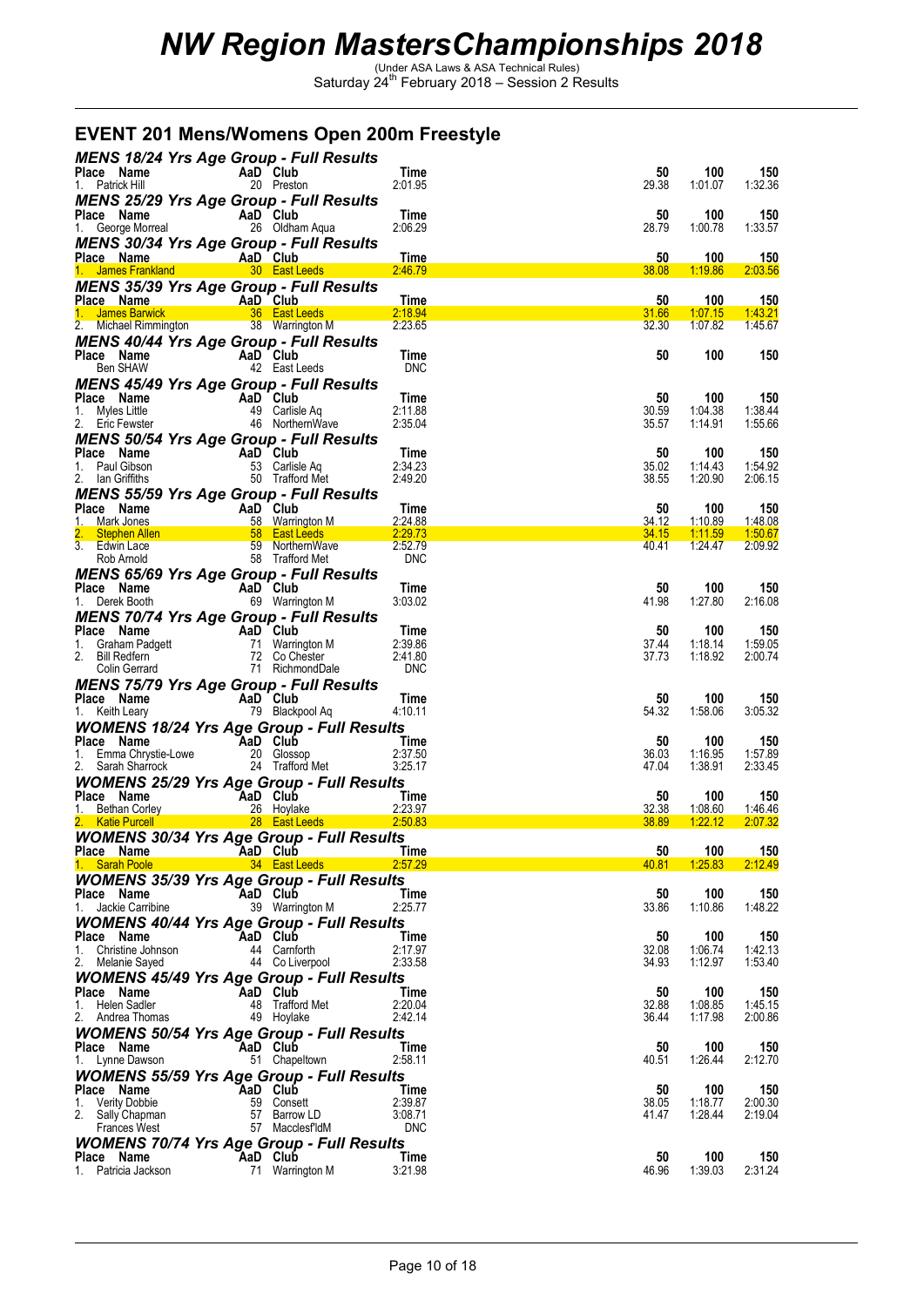### **EVENT 202 Womens Open 50m Breaststroke**

|       |       |                                      | 18/24 Yrs Age Group - Full Results                                                                                              |                     |               |
|-------|-------|--------------------------------------|---------------------------------------------------------------------------------------------------------------------------------|---------------------|---------------|
|       | Place | Name                                 |                                                                                                                                 |                     | Time          |
|       |       | 1. Rachel Ritchie                    |                                                                                                                                 |                     | 33.67         |
| 2.    |       | Abi Rhodes                           |                                                                                                                                 |                     | 36.46         |
|       |       | 3. Sarah Sharrock                    |                                                                                                                                 |                     | 54.15         |
|       |       |                                      | Aap<br>22 Preston<br>24 Trafford Met<br>24 Trafford Met<br>27 Posults<br>25/29 Yrs Age Group - Full Results                     |                     |               |
|       |       | Place Name                           |                                                                                                                                 | AaD Club            | Time          |
|       |       | <b>Place Name</b><br>1. Emma Moreton |                                                                                                                                 | 25 Trafford Met     | 38.70         |
|       |       | 2. Katie Purcell                     |                                                                                                                                 | 28 East Leeds       | 51.89         |
|       |       |                                      |                                                                                                                                 |                     |               |
|       |       |                                      | 30/34 Yrs Age Group - Full Results                                                                                              |                     |               |
| Place |       | Name                                 |                                                                                                                                 |                     | Time          |
|       |       | 1. Laura Bowden                      |                                                                                                                                 | <b>Trafford Met</b> | 38.84         |
|       |       | 2. Emma Carroll                      | AaD Club<br>$31$ Traffo                                                                                                         | 32 MacclesfldM      | 41.82         |
|       |       |                                      | 35/39 Yrs Age Group - Full Results                                                                                              |                     |               |
|       | Place | Name                                 |                                                                                                                                 | AaD Club            | Time          |
|       |       | 1. Hannah Atkin                      |                                                                                                                                 | 39 MacclesfldM      | 41.14         |
|       |       | 2. Jennifer Mason                    |                                                                                                                                 | 38 Warrington M     | 43.70         |
|       |       |                                      | 40/44 Yrs Age Group - Full Results                                                                                              |                     |               |
|       |       |                                      |                                                                                                                                 |                     | Time          |
|       |       | 1. Sally Evers                       | Place Name (AaD Club)<br>1 Sally Evers (AaC Club)                                                                               | 43 East Leeds       | 39.35         |
|       |       |                                      |                                                                                                                                 |                     |               |
|       |       |                                      |                                                                                                                                 |                     |               |
|       |       |                                      | 45/49 Yrs Age Group - Full Results                                                                                              |                     |               |
|       |       | Place Name                           |                                                                                                                                 | AaD Club            | Time          |
|       |       | 1. Helen Sadler                      |                                                                                                                                 | 48 Trafford Met     | 42.66         |
|       |       | 2. Diane Bryant                      | $J^{\circ}$ $\sim$ $\sim$ $\sim$ A<br>49                                                                                        | Carlisle Aq         | 50.42         |
|       |       |                                      | 50/54 Yrs Age Group - Full Results                                                                                              |                     |               |
|       |       |                                      |                                                                                                                                 |                     | Time          |
|       |       |                                      |                                                                                                                                 | 53 Blackpool Aq     | 42.62         |
|       |       |                                      |                                                                                                                                 |                     | 53.36         |
|       |       |                                      |                                                                                                                                 | 52 Trafford Met     | <b>DNC</b>    |
|       |       |                                      | 1. In the Map 1. In the Map 1. Beverly Stamp<br>1. Beverly Stamp 53 Black<br>2. Allison Donnelly 51 Arton<br>Jo Bolton 51 Arton |                     |               |
|       |       | Place Name                           | 55/59 Yrs Age Group - Full Results                                                                                              | AaD Club            | Time          |
|       |       | 1. Verity Dobbie                     | 59                                                                                                                              | Consett             | 41.13         |
|       |       |                                      |                                                                                                                                 |                     | 53.08         |
|       |       | 2. Irene Meikle                      |                                                                                                                                 | 56 Barrow LD        |               |
|       |       |                                      | 60/64 Yrs Age Group - Full Results                                                                                              |                     |               |
|       |       | Place Name                           |                                                                                                                                 | AaD Club            | Time          |
|       |       | 1. Sally Shields                     |                                                                                                                                 |                     | 41.15         |
|       |       | 2. Lindsey Gowland                   | AaD Club<br>64 Bo Kirklees<br>61 Wolv Master                                                                                    |                     | 42.56         |
|       |       |                                      | 65/69 Yrs Age Group - Full Results                                                                                              |                     |               |
| Place |       | Name<br>1. Jennifer Merritt          | AaD Club<br>67                                                                                                                  | Spondon Mast        | Time<br>44.13 |

#### **EVENT 203 Mens Open 50m Breaststroke**

### *18/24 Yrs Age Group - Full Results*

| 1.<br>2.<br>3.<br>4.<br>Place<br>1. | Place Name<br>Stephen Bromley<br>Jack Flanagan<br>Charley Booth<br>Oliver Platt<br>Name<br>Dean Heaps<br>2. Carl Naven<br>3. John Rainford | 22<br>21<br>21<br>21<br>25/29 Yrs Age Group - Full Results<br>AaD<br>26<br>28<br>26 | AaD Club<br>Hyde Seal<br>Hyde Seal<br>Hyde Seal<br>Blackpool Aq<br>Club<br>Preston<br>Aquabears<br>Preston | Time<br>34.99<br>35.10<br>35.28<br>36.10<br>Time<br>31.73<br>32.70<br>35.46 |
|-------------------------------------|--------------------------------------------------------------------------------------------------------------------------------------------|-------------------------------------------------------------------------------------|------------------------------------------------------------------------------------------------------------|-----------------------------------------------------------------------------|
| Place<br>1.                         | 4. Matthew Lees<br>Name<br>Craig Ward                                                                                                      | 29<br>30/34 Yrs Age Group - Full Results<br>AaD<br>33                               | Oldham Aqua<br>Club<br><b>Trafford Met</b>                                                                 | 35.85<br>Time<br>31.95                                                      |
| Place                               | <b>Name</b><br>1. Phil Burchell                                                                                                            | 35/39 Yrs Age Group - Full Results<br>AaD<br>38                                     | Club<br>Holywell                                                                                           | Time<br>34.56                                                               |
| Place<br>1.                         | Name<br>Ben Harkin<br>Ben Shaw                                                                                                             | 40/44 Yrs Age Group - Full Results<br>40<br>42                                      | AaD Club<br><b>Warrington M</b><br>East Leeds                                                              | Time<br>31.52<br>DNC                                                        |
| Place                               | Name<br>1. Andrew Cooper<br>2. David Rees<br>3. Peter Wilmot<br>4. Ross Bowie                                                              | 45/49 Yrs Age Group - Full Results                                                  | AaD Club<br>45 Trafford Met<br>45 Stalybridge<br>46 Blackpool Aq<br>48 Blackpool Aq                        | Time<br>31.55<br>32.40<br>33.97<br>45.48                                    |
| 4.                                  | Place Name<br>1. David Holmes<br>2. Garry Vickers<br>3. Andrew Bennett<br>Robert Hudson                                                    | 50/54 Yrs Age Group - Full Results<br>50<br>50<br>54<br>51                          | AaD Club<br><b>Hyde Seal</b><br>Horwich<br>Warrington M<br>Blackpool Aq                                    | Time<br>33.08<br>35.11<br>37.89<br>53.49                                    |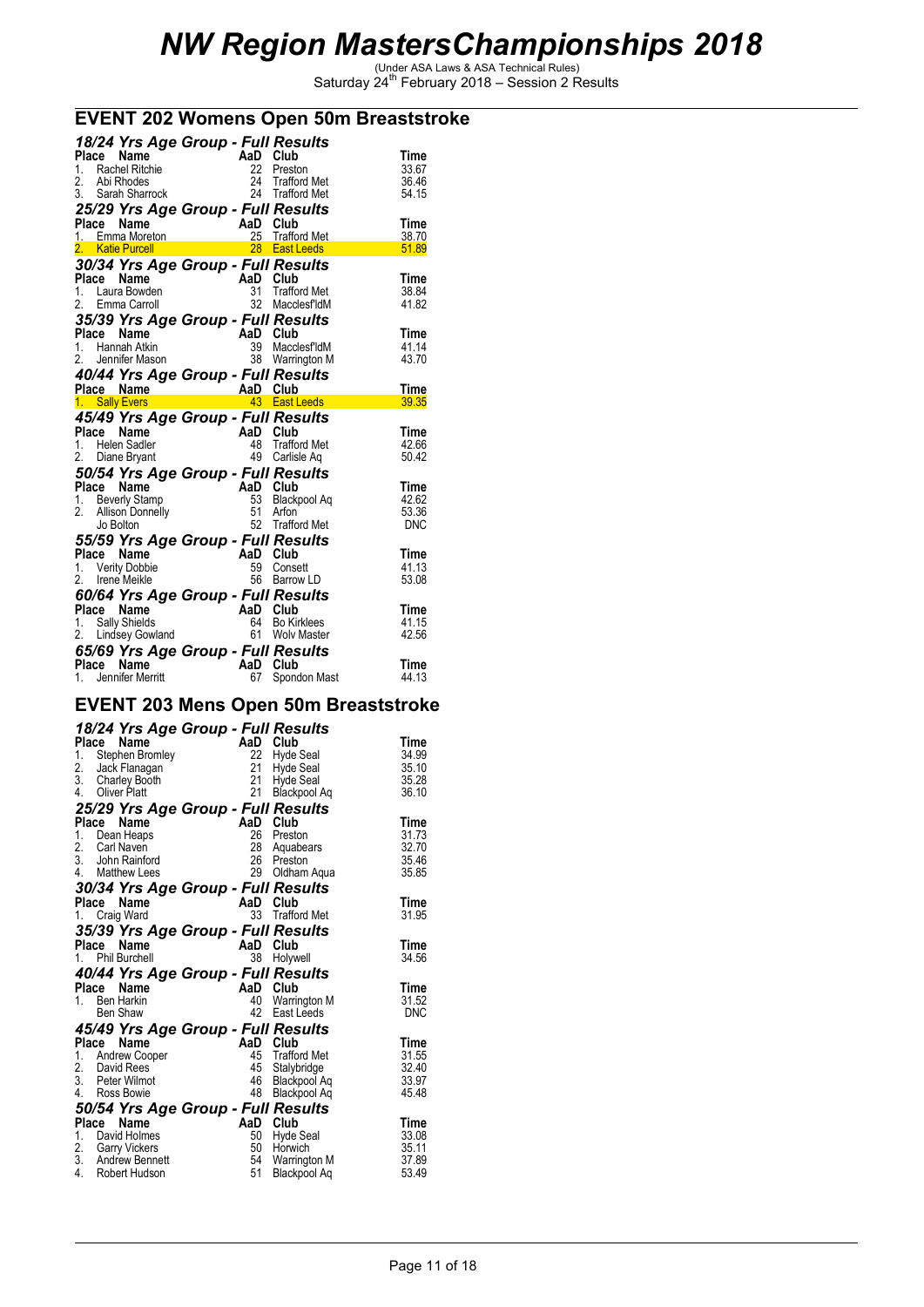|                 | 55/59 Yrs Age Group - Full Results  |          |                     |             |
|-----------------|-------------------------------------|----------|---------------------|-------------|
| <b>Place</b>    | Name                                | AaD      | Club                | Time        |
| 1.              | Russell Mason                       | 55       | Warrington M        | 34.01       |
| $\frac{2}{3}$ . | Craig Heggie                        | 56       | Workington          | 36.28       |
|                 | Stephen Bottomley                   | 55       | <b>Bo Kirklees</b>  | 37.67       |
| 4.              | <b>Bob Bolton</b>                   | 58       | <b>Trafford Met</b> | 40.14       |
|                 | 5. Phil Thomas                      |          | 56 Manch Tri        | 41.52       |
|                 | 6. Edwin Lace                       | 59       | NorthernWave        | 42.59       |
|                 | 60/64 Yrs Age Group - Full Results  |          |                     |             |
|                 | Place<br>Name                       | AaD      | Club                | Time        |
| 1.              | Neville Barton                      | 64       | <b>Trafford Met</b> | 36.45       |
|                 |                                     | 61       | Welsh Ind           | 37.80       |
|                 | 2. Ian Hapgood<br>3. David Burchell | 63       | Mold                | 39.65       |
| 4.              | John Weaver                         | 64       | Aquabears           | 43.72       |
|                 | 65/69 Yrs Age Group - Full Results  |          |                     |             |
|                 | Place<br>Name                       | AaD      | Club                | Time        |
| 1.              | <b>Brian Taylor</b>                 | 68       | Adwick              | 37.80       |
| 2.              | Graham Pearson                      | 66       | Carlisle Aq         | 38.97       |
|                 | 3. James Noble                      | 66       | Blackpool Aq        | 45.19       |
|                 | 4. Keith Rothwell                   | 69       | Arfon               | 46.86       |
|                 | 70/74 Yrs Age Group - Full Results  |          |                     |             |
| Place           | Name                                | AaD      | Club                | Time        |
| 1.              | <b>Carl Butler</b>                  | 74       | RichmondDale        | 50.96       |
|                 | 80/84 Yrs Age Group - Full Results  |          |                     |             |
|                 | Place Name                          | AaD Club |                     | <u>Time</u> |
| 1.              | <b>Bill Moore</b>                   | 81       | <b>East Leeds</b>   | 49.73       |
| 2.              | John Anderson                       | 81       | <b>Trafford Met</b> | 1:11.89     |

### **EVENT 204 Womens Open 100m Backstroke**

| 18/24 Yrs Age Group - Full Results<br>Place Name | AaD Club                  |                     | Time       | 50    |
|--------------------------------------------------|---------------------------|---------------------|------------|-------|
| Sarah Sharrock                                   | 24                        | <b>Trafford Met</b> | DQ         |       |
| 25/29 Yrs Age Group - Full Results               |                           |                     |            |       |
| Place Name                                       | <b>Example 2</b> AaD Club |                     | Time       | 50    |
| 1. Rachel Byrne                                  | 25                        | Warrington M        | 1:08.21    | 33.22 |
| 2. Michelle Wareing<br>3. Louisa Zolkiewski      | 26                        | Trafford Met        | 1:10.14    | 33.96 |
|                                                  | 25                        | <b>Trafford Met</b> | 1:10.72    | 33.63 |
| 30/34 Yrs Age Group - Full Results               |                           |                     |            |       |
| Place Name                                       | AaD Club                  |                     | Time       | 50    |
| Joanne Grime<br>1.                               |                           | 32 Preston          | 1:12.29    | 35.35 |
| 50/54 Yrs Age Group - Full Results               |                           |                     |            |       |
| Place Name                                       | AaD Club                  |                     | Time       | 50    |
| 1. Lynne Dawson                                  | 51                        | Chapeltown          | 1:32.41    | 44.77 |
| 55/59 Yrs Age Group - Full Results               |                           |                     |            |       |
| Place Name                                       | <b>Example 2</b>          | Club                | Time       | 50    |
| 1. Pamela Lane                                   |                           | 56 Leyland Barr     | 2:02.46    | 57.07 |
| Julie Hoyle                                      |                           | 56 East Leeds       | <b>DNC</b> |       |
| 65/69 Yrs Age Group - Full Results               |                           |                     |            |       |
| Place Name                                       | AaD Club                  |                     | Time       | 50    |
| 1. Moira Hampson                                 | 66                        | Trafford Met        | 2:06.05    | 58.65 |
| 70/74 Yrs Age Group - Full Results               |                           |                     |            |       |
| Place Name                                       | AaD                       | Club                | Time       | 50    |
| 1. Rachel Barton                                 | 70                        | <b>Trafford Met</b> | 1:28.50    | 43.73 |

### **EVENT 205 Mens Open 100m Backstroke**

| 18/24 Yrs Age Group - Full Results                                                                             |          |                 |         |       |
|----------------------------------------------------------------------------------------------------------------|----------|-----------------|---------|-------|
| <b>Place Name</b><br>1. Aidan Tevlin 19 Oldha                                                                  |          |                 | Time    | 50    |
|                                                                                                                |          | 19 Oldham Aqua  | 1:09.71 | 33.01 |
| 25/29 Yrs Age Group - Full Results                                                                             |          |                 |         |       |
| Place Name AaD Club                                                                                            |          |                 | Time    | 50    |
| 1.<br>Daniel Korcz                                                                                             |          | 29 Trafford Met | 1:02.46 | 30.61 |
| 2. Greg Thomas                                                                                                 |          | 25 Co Liverpool | 1:02.54 | 30.78 |
| 40/44 Yrs Age Group - Full Results                                                                             |          |                 |         |       |
| Place Name AaD Club                                                                                            |          |                 | Time    | 50    |
| 1. Philip Hawkrigg                                                                                             |          | 43 Copeland     | 1:14.59 | 35.42 |
| 45/49 Yrs Age Group - Full Results                                                                             |          |                 |         |       |
| Place Name AaD Club                                                                                            |          |                 | Time    | 50    |
| 1. Gavin Simpson                                                                                               |          | 46 Leyland Barr | 2:00.07 | 58.29 |
| 50/54 Yrs Age Group - Full Results                                                                             |          |                 |         |       |
| Place Name AaD Club                                                                                            |          |                 | Time    | 50    |
| 1. Anthony Wylie                                                                                               |          | 51 Prescot      | 1:10.29 | 34.44 |
| 55/59 Yrs Age Group - Full Results                                                                             |          |                 |         |       |
| Place Name                                                                                                     | AaD Club |                 | Time    | 50    |
| 1. Stephen Allen and the state of the state of the state of the state of the state of the state of the state o |          | 58 East Leeds   | 1:14.29 | 36.65 |
| 60/64 Yrs Age Group - Full Results                                                                             |          |                 |         |       |
| Place Name AaD Club                                                                                            |          |                 | Time    | 50    |
| Geoff Holme                                                                                                    |          | 64 Trafford Met | DQ      |       |
| 65/69 Yrs Age Group - Full Results                                                                             |          |                 |         |       |
| Place Name AaD Club                                                                                            |          |                 | Time    | 50    |
| 1. Keith Rothwell                                                                                              |          | 69 Arfon        | 1:56.55 | 57.05 |
|                                                                                                                |          |                 |         |       |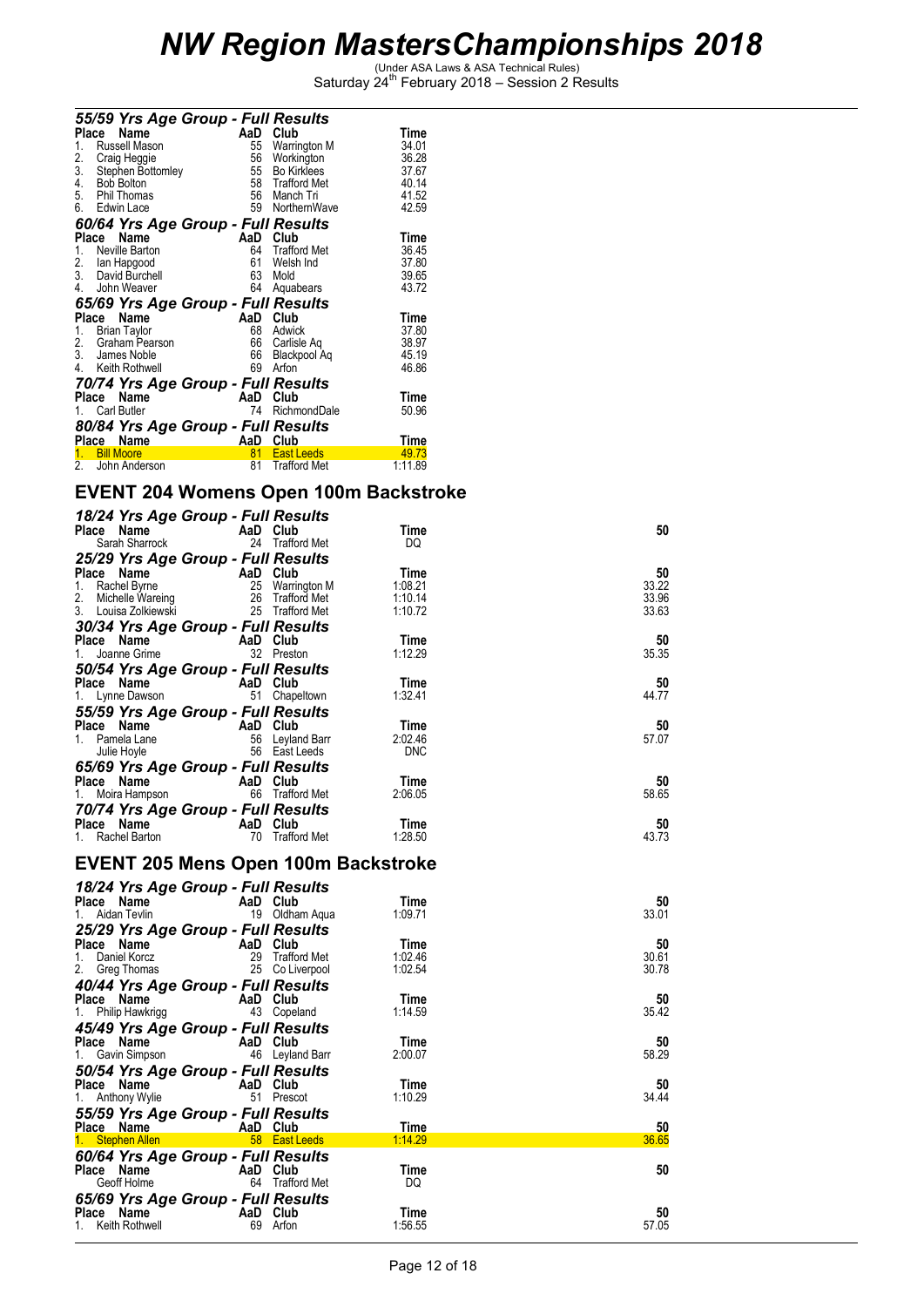| 70/74 Yrs Age Group - Full Results                                                                                             |                                                                                                                                                                                                                                     |                 |                |                    |                |
|--------------------------------------------------------------------------------------------------------------------------------|-------------------------------------------------------------------------------------------------------------------------------------------------------------------------------------------------------------------------------------|-----------------|----------------|--------------------|----------------|
|                                                                                                                                |                                                                                                                                                                                                                                     | Time<br>1:34.27 | 50<br>46.40    |                    |                |
| <b>Place Name AaD Club</b><br>1. Bill Redfern 72 Co Chester<br>2. Carl Butler 74 RichmondDale                                  |                                                                                                                                                                                                                                     | 1:45.55         | 51.56          |                    |                |
| 75/79 Yrs Age Group - Full Results                                                                                             |                                                                                                                                                                                                                                     |                 |                |                    |                |
| Place Name                                                                                                                     | n <b>AaD Club</b><br>n 77 Trafford Met                                                                                                                                                                                              | Time            | 50             |                    |                |
| 1. Neil Mackinnon                                                                                                              |                                                                                                                                                                                                                                     | 1:42.21         | 49.65          |                    |                |
| 80/84 Yrs Age Group - Full Results                                                                                             |                                                                                                                                                                                                                                     | Time            | 50             |                    |                |
| Place Name AaD Club<br>1. Bill Moore 81 East Leeds                                                                             |                                                                                                                                                                                                                                     | 2:00.90         | 58.68          |                    |                |
| 2. John Anderson 81 Trafford Met                                                                                               |                                                                                                                                                                                                                                     | 2:19.77         | 1:09.12        |                    |                |
|                                                                                                                                |                                                                                                                                                                                                                                     |                 |                |                    |                |
| <b>EVENT 206 Mens/Womens Open 200m IM</b>                                                                                      |                                                                                                                                                                                                                                     |                 |                |                    |                |
| <b>MENS 35/39 Yrs Age Group - Full Results</b>                                                                                 |                                                                                                                                                                                                                                     |                 |                |                    |                |
| <b>Place Name</b><br>1. Chris Ferguson <b>1. Chris Ferguson</b> 36 Silver City                                                 |                                                                                                                                                                                                                                     | Time<br>2:20.90 | 50<br>30.95    | 100                | 150            |
| <b>MENS 50/54 Yrs Age Group - Full Results</b>                                                                                 |                                                                                                                                                                                                                                     |                 |                | 1.09.53            | 1:49.85        |
|                                                                                                                                |                                                                                                                                                                                                                                     | Time            | 50             | 100                | 150            |
| <b>Place Name</b><br>1. Paul Gibson <b>Carlist Carlist Control</b><br>53 Carliste Aq                                           |                                                                                                                                                                                                                                     | 3:04.49         | 38.91          | 1:27.21            | 2:23.97        |
| <b>MENS 55/59 Yrs Age Group - Full Results</b>                                                                                 |                                                                                                                                                                                                                                     |                 |                |                    |                |
| <b>Place Name</b><br>1. Stephen Bottomley<br>2. Mark Jones<br>2. Mark Jones<br>58 Warrington M                                 |                                                                                                                                                                                                                                     | Time<br>2:44.00 | 50             | 100                | 150<br>2:07.54 |
|                                                                                                                                |                                                                                                                                                                                                                                     | 2:54.52         | 37.28<br>39.08 | 1:19.20<br>1:26.77 | 2:16.02        |
|                                                                                                                                |                                                                                                                                                                                                                                     |                 |                |                    |                |
| <b>MENS 60/64 Yrs Age Group - Full Results<br/>Place Name AaD Club<br/>1. Geoff Holme 64 Trafford Met</b>                      |                                                                                                                                                                                                                                     | Time            | 50             | 100                | 150            |
|                                                                                                                                |                                                                                                                                                                                                                                     | 3:14.62         | 38.40          | 1:30.94            | 2:31.49        |
| MENS 70/74 Yrs Age Group - Full Results                                                                                        |                                                                                                                                                                                                                                     | Time            | 50             | 100                | 150            |
| <b>Place Name</b><br>1. Graham Padgett <b>AD</b> 71 Warrington M                                                               |                                                                                                                                                                                                                                     | 3:08.78         | 43.40          | 1:32.71            | 2:27.50        |
| <b>WOMENS 18/24 Yrs Age Group - Full Results</b>                                                                               |                                                                                                                                                                                                                                     |                 |                |                    |                |
| Place Name AaD Club<br>1. Emma Chrystie-Lowe 20 Glossop<br>Abi Rhodes 24 Trafford Met DNC<br>Sarah Sharrock 24 Trafford Met DQ |                                                                                                                                                                                                                                     |                 | 50             | 100                | 150            |
|                                                                                                                                |                                                                                                                                                                                                                                     |                 | 37.66          | 1:21.95            | 2:13.32        |
|                                                                                                                                |                                                                                                                                                                                                                                     |                 |                |                    |                |
| <b>WOMENS 25/29 Yrs Age Group - Full Results</b>                                                                               |                                                                                                                                                                                                                                     |                 |                |                    |                |
| <b>Place Name</b><br>1. Rachel Byrne <b>1. AaD Club</b><br>25 Warrington M                                                     | <b>Example 1</b> Time                                                                                                                                                                                                               |                 | 50             | 100                | 150            |
|                                                                                                                                |                                                                                                                                                                                                                                     | 2:28.38         | 32.09          | 1:09.25            | 1:52.51        |
| <b>WOMENS 30/34 Yrs Age Group - Full Results</b>                                                                               |                                                                                                                                                                                                                                     |                 | 50             | 100                | 150            |
| <b>Place Name</b><br>1. Sarah Roberts <b>1. Sarah Roberts</b> 1. Sarah Roberts                                                 | <u>and the state of</u> the state of the state of the state of the state of the state of the state of the state of the state of the state of the state of the state of the state of the state of the state of the state of the stat | 2:45.34         | 36.37          | 1:21.57            | 2:07.08        |
|                                                                                                                                |                                                                                                                                                                                                                                     |                 |                |                    |                |
| <b>WOMENS 40/44 Yrs Age Group - Full Results<br/>Place Name AaD Club T<br/>1. Melanie Sayed 44 Co Liverpool 2:5</b>            |                                                                                                                                                                                                                                     | Time            | 50             | 100                | 150            |
|                                                                                                                                |                                                                                                                                                                                                                                     | 2:55.59         | 38.46          | 1:24.88            | 2:15.24        |
| <b>WOMENS 45/49 Yrs Age Group - Full Results</b>                                                                               |                                                                                                                                                                                                                                     |                 |                |                    |                |
| <b>Place Name CAaD Club Time</b><br>1. Andrea Thomas <b>AaD Club</b> 49 Hoylake 3:03.56                                        |                                                                                                                                                                                                                                     |                 | 50<br>37.55    | 100<br>1:29.25     | 150<br>2:21.31 |
| <b>WOMENS 50/54 Yrs Age Group - Full Results</b>                                                                               |                                                                                                                                                                                                                                     |                 |                |                    |                |
| Place Name<br>AaD Club<br>51 Arfon                                                                                             |                                                                                                                                                                                                                                     | Time            | 50             | 100                | 150            |
| 1. Allison Donnelly                                                                                                            |                                                                                                                                                                                                                                     | 3:53.96         | 48.26          | 1:51.34            | 2:57.33        |
| <b>WOMENS 65/69 Yrs Age Group - Full Results</b>                                                                               | AaD Club                                                                                                                                                                                                                            |                 |                |                    | 150            |
| Place Name<br>1. Kathleen Tunnicliffe                                                                                          | 66 Wolv Master                                                                                                                                                                                                                      | Time<br>3:22.65 | 50<br>47.87    | 100<br>1:43.36     | 2:39.74        |
|                                                                                                                                |                                                                                                                                                                                                                                     |                 |                |                    |                |
| <b>EVENT 207 Womens Open 100m Butterfly</b>                                                                                    |                                                                                                                                                                                                                                     |                 |                |                    |                |
| 18/24 Yrs Age Group - Full Results                                                                                             |                                                                                                                                                                                                                                     |                 |                |                    |                |
| Place Name                                                                                                                     | AaD Club                                                                                                                                                                                                                            | Time            | 50             |                    |                |
| 1. Katie Hands                                                                                                                 | 22 Preston                                                                                                                                                                                                                          | 1:09.50         | 31.91          |                    |                |
| 25/29 Yrs Age Group - Full Results                                                                                             |                                                                                                                                                                                                                                     |                 |                |                    |                |
| Place Name<br>1. Bethan Corley                                                                                                 | AaD Club<br>26 Hoylake                                                                                                                                                                                                              | Time<br>1:13.31 | 50<br>34.04    |                    |                |
| 35/39 Yrs Age Group - Full Results                                                                                             |                                                                                                                                                                                                                                     |                 |                |                    |                |
| Place Name                                                                                                                     | AaD Club                                                                                                                                                                                                                            | Time            | 50             |                    |                |
| 1. Lucy Lloyd-Roach                                                                                                            | 35 Trafford Met                                                                                                                                                                                                                     | 1:06.18         | 31.06          |                    |                |
| 40/44 Yrs Age Group - Full Results                                                                                             |                                                                                                                                                                                                                                     |                 |                |                    |                |
| Place Name<br>1. Christine Johnson                                                                                             | AaD Club<br>44 Carnforth                                                                                                                                                                                                            | Time<br>1:12.51 | 50<br>33.62    |                    |                |
| 45/49 Yrs Age Group - Full Results                                                                                             |                                                                                                                                                                                                                                     |                 |                |                    |                |
| Place Name                                                                                                                     | AaD Club                                                                                                                                                                                                                            | Time            | 50             |                    |                |
| 1. Helen Sadler                                                                                                                | 48 Trafford Met                                                                                                                                                                                                                     | 1:15.76         | 35.97          |                    |                |
| 70/74 Yrs Age Group - Full Results                                                                                             |                                                                                                                                                                                                                                     |                 |                |                    |                |
| Place Name<br>1. Patricia Jackson                                                                                              | AaD Club<br>71 Warrington M                                                                                                                                                                                                         | Time<br>1:48.28 | 50<br>50.39    |                    |                |
|                                                                                                                                |                                                                                                                                                                                                                                     |                 |                |                    |                |
| <b>EVENT 208 Mens Open 100m Butterfly</b>                                                                                      |                                                                                                                                                                                                                                     |                 |                |                    |                |
| 18/24 Yrs Age Group - Full Results                                                                                             |                                                                                                                                                                                                                                     |                 |                |                    |                |
| Place Name                                                                                                                     | AaD Club                                                                                                                                                                                                                            | Time            | 50             |                    |                |
| Joseph McCue                                                                                                                   | 23 Oldham Aqua                                                                                                                                                                                                                      | 1:04.40         | 29.84          |                    |                |
| 2.<br>Aidan Tevlin                                                                                                             | 19 Oldham Aqua                                                                                                                                                                                                                      | 1:09.45         | 31.17          |                    |                |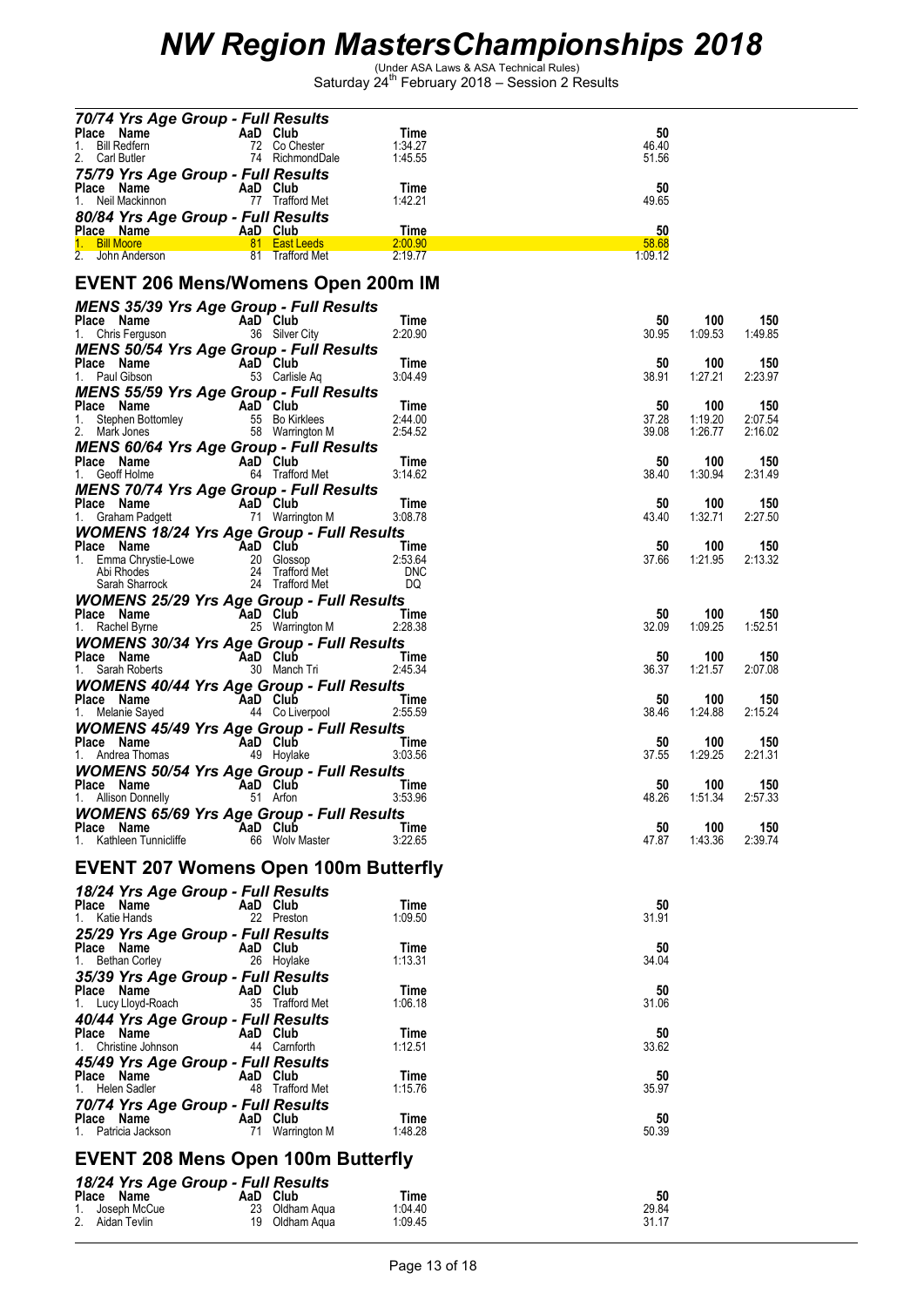| 30/34 Yrs Age Group - Full Results |                 |            |       |
|------------------------------------|-----------------|------------|-------|
| Place Name AaD Club                |                 | Time       | 50    |
| 1. Craig Ward                      | 33 Trafford Met | 1:00.20    | 27.69 |
| 40/44 Yrs Age Group - Full Results |                 |            |       |
| Place Name AaD Club                |                 | Time       | 50    |
| 1. Philip Hawkrigg                 | 43 Copeland     | 1:13.21    | 32.86 |
| 45/49 Yrs Age Group - Full Results |                 |            |       |
| Place Name AaD Club                |                 | Time       | 50    |
| 1. Myles Little 49 Carlisle Ag     |                 | 1:08.66    | 32.51 |
| 50/54 Yrs Age Group - Full Results |                 |            |       |
| Place Name AaD Club                |                 | Time       | 50    |
| 1. Anthony Wylie                   | 51 Prescot      | 1:07.57    | 31.58 |
| 55/59 Yrs Age Group - Full Results |                 |            |       |
| Place Name AaD Club                |                 | Time       | 50    |
| Rob Arnold <b>Rob</b>              | 58 Trafford Met | <b>DNC</b> |       |
| 60/64 Yrs Age Group - Full Results |                 |            |       |
| Place Name AaD Club                |                 | Time       | 50    |
| Steve Wall 64 Co Liverpool<br>1.   |                 | 1:11.36    | 32.64 |
| 2. Gerry Kelleher 60 Warrington M  |                 | 1:24.77    | 39.40 |
| 65/69 Yrs Age Group - Full Results |                 |            |       |
| Place Name AaD Club                |                 | Time       | 50    |
| 1. Derek Booth <b>Example 20</b>   | 69 Warrington M | 1:43.40    | 48.04 |

#### **EVENT 209 Womens Open 50m Freestyle**

| 18/24 Yrs Age Group - Full Results                |          |                     |       |
|---------------------------------------------------|----------|---------------------|-------|
| Place Name                                        | AaD      | Club                | Time  |
| 1.<br>Katie Jepson                                | 22       | Preston             | 27.03 |
| 2.<br>Abi Rhodes                                  | 24       | Trafford Met        | 29.72 |
| 3.<br>Megan Green<br>Laura Joyce<br>Serena Rimmer | 22       | Preston             | 30.26 |
| 4.                                                | 22       | Preston             | 30.40 |
| 5.                                                | 20       | Southport           | 30.60 |
| 6.<br>Emma Chrystie-Lowe                          | 20       | Glossop             | 32.38 |
| 7.<br>Sarah Sharrock                              | 24       | <b>Trafford Met</b> | 42.70 |
| 25/29 Yrs Age Group - Full Results                |          |                     |       |
| Place Name                                        | AaD      | Club                | Time  |
| 1.<br>Michelle Wareing                            | 26       | <b>Trafford Met</b> | 30.15 |
| 2.<br>Emma Moreton                                | 25       | <b>Trafford Met</b> | 32.05 |
| 3.<br>Catriona Walker                             | 29       | <b>Trafford Met</b> | 32.57 |
| <b>Katie Purcell</b><br>4.                        |          | 28 East Leeds       | 34.69 |
| 30/34 Yrs Age Group - Full Results                |          |                     |       |
| Place Name                                        | AaD Club |                     | Time  |
| <b>Harriet Baker</b><br>1.                        | 30       | Trafford Met        | 32.81 |
| 35/39 Yrs Age Group - Full Results                |          |                     |       |
| Name<br>Place                                     | AaD      | Club                | Time  |
| 1.<br>Fiona Sadler                                | 36       | MacclesfldM         | 31.30 |
| 2.<br>Hannah Atkin                                | 39       | <b>MacclesfldM</b>  | 32.90 |
| 3.<br>Jennifer Mason                              |          | 38 Warrington M     | 36.33 |
|                                                   |          |                     |       |
| 40/44 Yrs Age Group - Full Results                |          |                     |       |
| Place Name                                        | AaD      | Club                | Time  |
| 1. Sally Evers                                    |          | 43 East Leeds       | 30.32 |
| 45/49 Yrs Age Group - Full Results                |          |                     |       |
| Place<br>Name                                     | AaD      | Club                | Time  |
| 1.<br>Andrea Thomas                               | 49       | Hoylake             | 35.20 |
| 2.<br>Diane Bryant                                | 49       | Carlisle Ag         | 37.52 |
| 50/54 Yrs Age Group - Full Results                |          |                     |       |
| Place Name                                        | AaD      | Club                | Time  |
| 1.<br>Beverly Stamp                               | 53       | Blackpool Aq        | 32.44 |
| 2.<br>Lynne Dawson                                | 51       | Chapeltown          | 35.38 |
| 3.<br><b>Allison Donnelly</b>                     | 51       | Arfon               | 39.68 |
| Jo Bolton                                         |          | 52 Trafford Met     | DNC   |
| 55/59 Yrs Age Group - Full Results                |          |                     |       |
| Place Name                                        | AaD      | Club                | Time  |
| 1. Verity Dobbie                                  | 59       | Consett             | 34.19 |
| 2.<br>Wendy Mellett                               | 55       | Worsley             | 35.76 |
| 3.<br>Sally Chapman                               | 57       | Barrow LD           | 38.72 |
| 4.<br>Pamela Lane                                 | 56       | Leyland Barr        | 41.30 |
| 5.<br>Irene Meikle                                | 56       | <b>Barrow LD</b>    | 52.14 |
| 60/64 Yrs Age Group - Full Results                |          |                     |       |
| Place<br>Name                                     | AaD Club |                     | Time  |
| 1.<br>Lindsey Gowland                             | 61       | <b>Wolv Master</b>  | 31.57 |
| 2.<br><b>Sally Shields</b>                        | 64       | <b>Bo Kirklees</b>  | 36.29 |
| 3.<br>Judith Zolkiewski                           |          | 61 Trafford Met     | 57.83 |
| 65/69 Yrs Age Group - Full Results                |          |                     |       |
| Name<br>Place                                     | AaD      | Club                | Time  |
| 1.<br>Moira Hampson                               | 66       | <b>Trafford Met</b> | 45.01 |
| 70/74 Yrs Age Group - Full Results                |          |                     |       |
| Place<br>Name                                     | AaD      | Club                | Time  |
| Rachel Barton<br>1.                               | 70       | <b>Trafford Met</b> | 34.91 |
|                                                   |          |                     |       |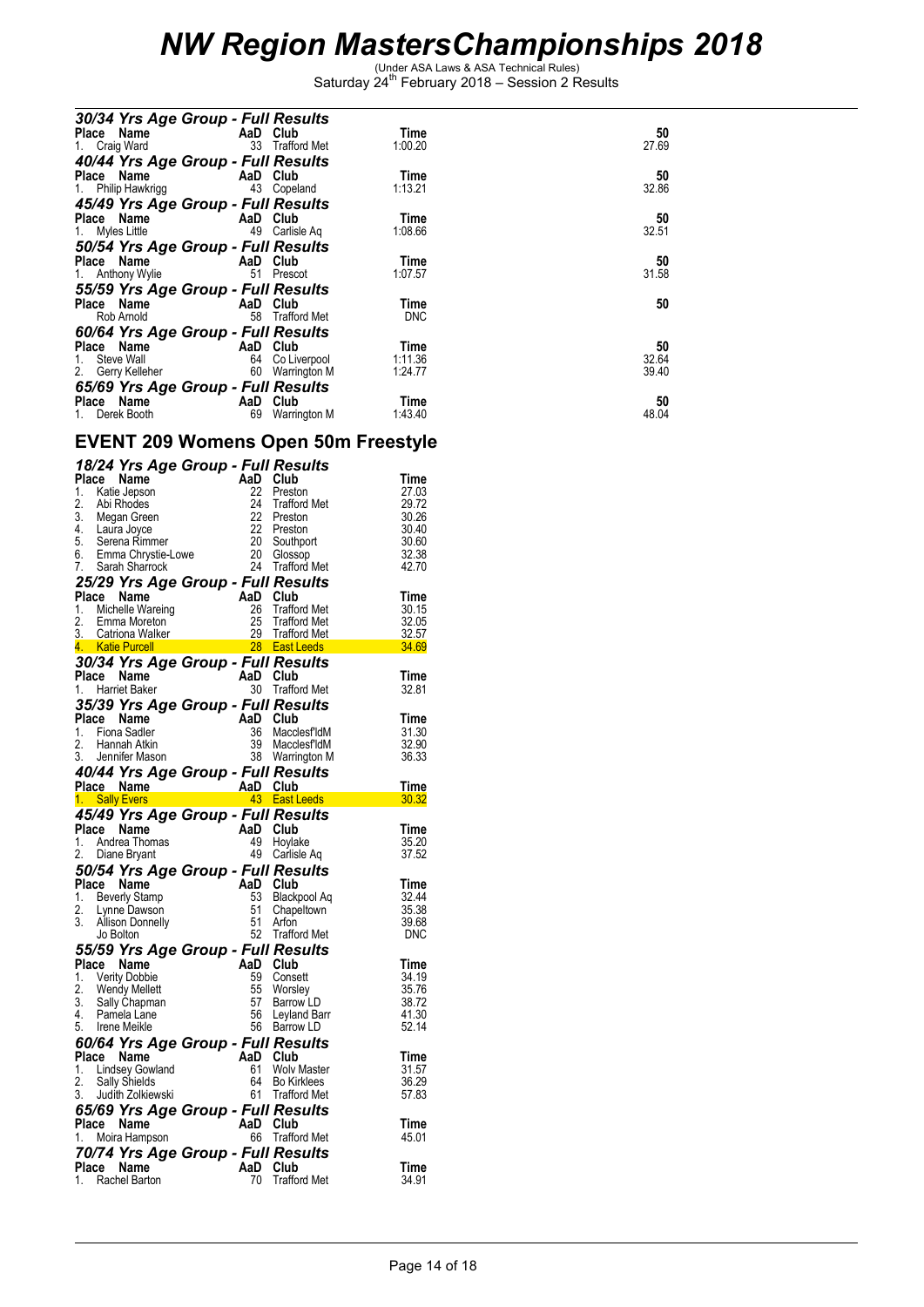|          | Place Name                                                                                                        | 18/24 Yrs Age Group - Full Results<br>AaD | Club                                     | Time           |
|----------|-------------------------------------------------------------------------------------------------------------------|-------------------------------------------|------------------------------------------|----------------|
| 1.       | Luke Pool                                                                                                         | 24                                        | Preston                                  | 23.66          |
| 2.       | Jack Flanagan                                                                                                     | 21                                        | Hyde Seal                                | 25.99          |
| 3.       | Joseph McCue                                                                                                      | 23                                        | Oldham Aqua                              | 26.00          |
| 4.       | Sohan Rathod                                                                                                      | 19                                        | Preston                                  | 26.06          |
| 5.       | Aidan Tevlin                                                                                                      | 19                                        | Oldham Aqua<br>Hydo Sool                 | 26.32          |
| 6.       | Stephen Bromley                                                                                                   | 22                                        | Hyde Seal                                | 26.77          |
| 7.       | Ethan Fielding                                                                                                    | 20                                        | Preston                                  | 27.43          |
| 8.<br>9. | <b>Oliver Platt</b><br>Jack Bennett                                                                               | 21<br>24                                  | Blackpool Aq<br>ORCA SWPC                | 27.67<br>28.13 |
|          | 10. Charley Booth                                                                                                 | 21                                        | Hyde Seal                                | 29.22          |
| 11.      | Tobias Fulford-Brown                                                                                              | 23                                        | Asa Temp 2                               | 30.65          |
|          | Patrick Hill                                                                                                      |                                           | 20 Preston                               | DQ             |
|          |                                                                                                                   | 25/29 Yrs Age Group - Full Results        |                                          |                |
| Place    | Name                                                                                                              |                                           | AaD Club                                 | Time           |
| 1.       | Daniel Korcz                                                                                                      | 29                                        | <b>Trafford Met</b>                      | 25.03          |
| 2.       | Carl Naven                                                                                                        | 28                                        | Aquabears                                | 26.05          |
| 3.       | Greg Thomas                                                                                                       | 25                                        | Co Liverpool                             | 26.08          |
| 4.       | <b>Matthew Lees</b>                                                                                               |                                           | 29 Oldham Aqua                           | 27.70          |
|          |                                                                                                                   | 30/34 Yrs Age Group - Full Results        |                                          |                |
|          | Place Name                                                                                                        |                                           | AaD Club                                 | Time           |
| 1.<br>2. | Craig Ward<br>Adam Carlisle                                                                                       | 33<br>34                                  | <b>Trafford Met</b><br>Blackpool Aq      | 24.47<br>25.88 |
| 3.       | Michael Peacock                                                                                                   | 31                                        | Preston                                  | 26.73          |
| 4.       | James Frankland                                                                                                   |                                           | 30 East Leeds                            | 32.15          |
|          |                                                                                                                   | 35/39 Yrs Age Group - Full Results        |                                          |                |
|          |                                                                                                                   | Place Name <b>AaD</b> Club                |                                          | Time           |
|          | <u>1. James Barwick</u><br><b>Company</b><br><b>James Barwick<br/> Michael Rimmington<br/> Michael Rimmington</b> |                                           | 36 East Leeds                            | <b>27.63</b>   |
| 2.       |                                                                                                                   | 38                                        | Warrington M                             | 27.99          |
|          | Chris Ferguson                                                                                                    | 36                                        | <b>Silver City</b>                       | <b>DNC</b>     |
|          |                                                                                                                   | 40/44 Yrs Age Group - Full Results        |                                          |                |
|          | Place Name                                                                                                        |                                           | AaD Club                                 | Time           |
| 1.       | Marek Dynda                                                                                                       | 42                                        | Barrow LD                                | 28.63          |
| 2.       | Dean Evans                                                                                                        | 42                                        | Manch Tri                                | 29.94          |
|          |                                                                                                                   | 45/49 Yrs Age Group - Full Results        |                                          |                |
|          | Place Name                                                                                                        |                                           |                                          |                |
|          |                                                                                                                   |                                           | AaD Club                                 | Time           |
| 1.       | David Rees                                                                                                        | 45                                        | Stalybridge                              | 25.67          |
| 2.       | Peter Wilmot                                                                                                      | 46                                        | Blackpool Aq                             | 27.22          |
| 3.       | Eric Fewster                                                                                                      | 46                                        |                                          | 28.54          |
| 4.       | Mark Newby                                                                                                        | 48                                        | NorthernWave<br>Workington<br>Workington | 29.70          |
|          | Ross Bowie                                                                                                        | 48                                        | Blackpool Aq                             | DQ             |
|          |                                                                                                                   | 50/54 Yrs Age Group - Full Results        |                                          |                |
| Place    | Name                                                                                                              | AaD                                       | Club                                     | Time           |
| 1.<br>2. | David Holmes                                                                                                      | 50<br>50                                  | Hyde Seal<br>Horwich                     | 26.30<br>27.47 |
| 3.       | <b>Garry Vickers</b><br>Alex Metcalte                                                                             | 51                                        | Preston                                  | 29.01          |
| 4.       | lan Griffiths                                                                                                     | 50                                        | Trafford Met                             | 33.35          |
| 5.       | Stephen Moores                                                                                                    | 51                                        | <b>Trafford Met</b>                      | 36.87          |
|          | Robert Hudson                                                                                                     |                                           | 51 Blackpool Aq                          | DQ             |
|          |                                                                                                                   | 55/59 Yrs Age Group - Full Results        |                                          |                |
| Place    | Name                                                                                                              | AaD                                       | Club                                     | Time           |
| 1.       | Phil Thomas                                                                                                       | 56                                        | Manch Tri                                | 31.61          |
| 2.       | Steve Connor                                                                                                      | 59                                        | Warrington M                             | 33.38          |
| 3.       | Edwin Lace                                                                                                        | 59                                        | NorthernWave                             | 35.63          |
|          |                                                                                                                   | 60/64 Yrs Age Group - Full Results        |                                          |                |
| Place    | Name                                                                                                              | AaD                                       | Club                                     | Time           |
| 1.<br>2. | Neville Barton<br>Steve Wall                                                                                      | 64<br>64                                  | <b>Trafford Met</b>                      | 29.17<br>29.47 |
| 3.       | Gerry Kelleher                                                                                                    |                                           | Co Liverpool<br>60 Warrington M          | 33.14          |
|          |                                                                                                                   |                                           |                                          |                |
| Place    | Name                                                                                                              | 65/69 Yrs Age Group - Full Results<br>AaD | Club                                     | Time           |
| 1.       | Derek Booth                                                                                                       | 69                                        | Warrington M                             | 34.57          |
| 2.       | Graham Pearson                                                                                                    | 66                                        | Carlisle Aq                              | 35.55          |
| 3.       | James Noble                                                                                                       | 66                                        | Blackpool Aq                             | 36.68          |
| 4.       | Keith Rothwell                                                                                                    | 69                                        | Arfon                                    | 38.73          |
|          |                                                                                                                   | 70/74 Yrs Age Group - Full Results        |                                          |                |
|          | Place Name                                                                                                        |                                           | AaD Club                                 | Time           |
|          | Colin Gerrard                                                                                                     | 71                                        | RichmondDale                             | <b>DNC</b>     |
|          |                                                                                                                   | 75/79 Yrs Age Group - Full Results        |                                          |                |
|          | Place Name                                                                                                        | AaD                                       | Club                                     | Time           |
| 1.<br>2. | Neil Mackinnon<br>Keith Leary                                                                                     | 77<br>79                                  | <b>Trafford Met</b><br>Blackpool Aq      | 32.11<br>45.88 |

### **EVENT 210 Mens Open 50m Freestyle**

### **EVENT 211 Mens/Womens Open 200m Breaststroke**

| Place<br>Name<br>1. Dean Heaps    | <b>MENS 25/29 Yrs Age Group - Full Results</b><br>AaD<br>Club<br>26<br>Preston | Time<br>2:31.66 | 50<br>35.21 | 100<br>1.14.24 | 150<br>1:52.92 |
|-----------------------------------|--------------------------------------------------------------------------------|-----------------|-------------|----------------|----------------|
| Place<br>Name<br>1. Phil Burchell | <b>MENS 35/39 Yrs Age Group - Full Results</b><br>AaD<br>Club<br>38 Holvwell   | Time<br>2:44.52 | 50<br>38.55 | 100<br>1:20.94 | 150<br>2:03.66 |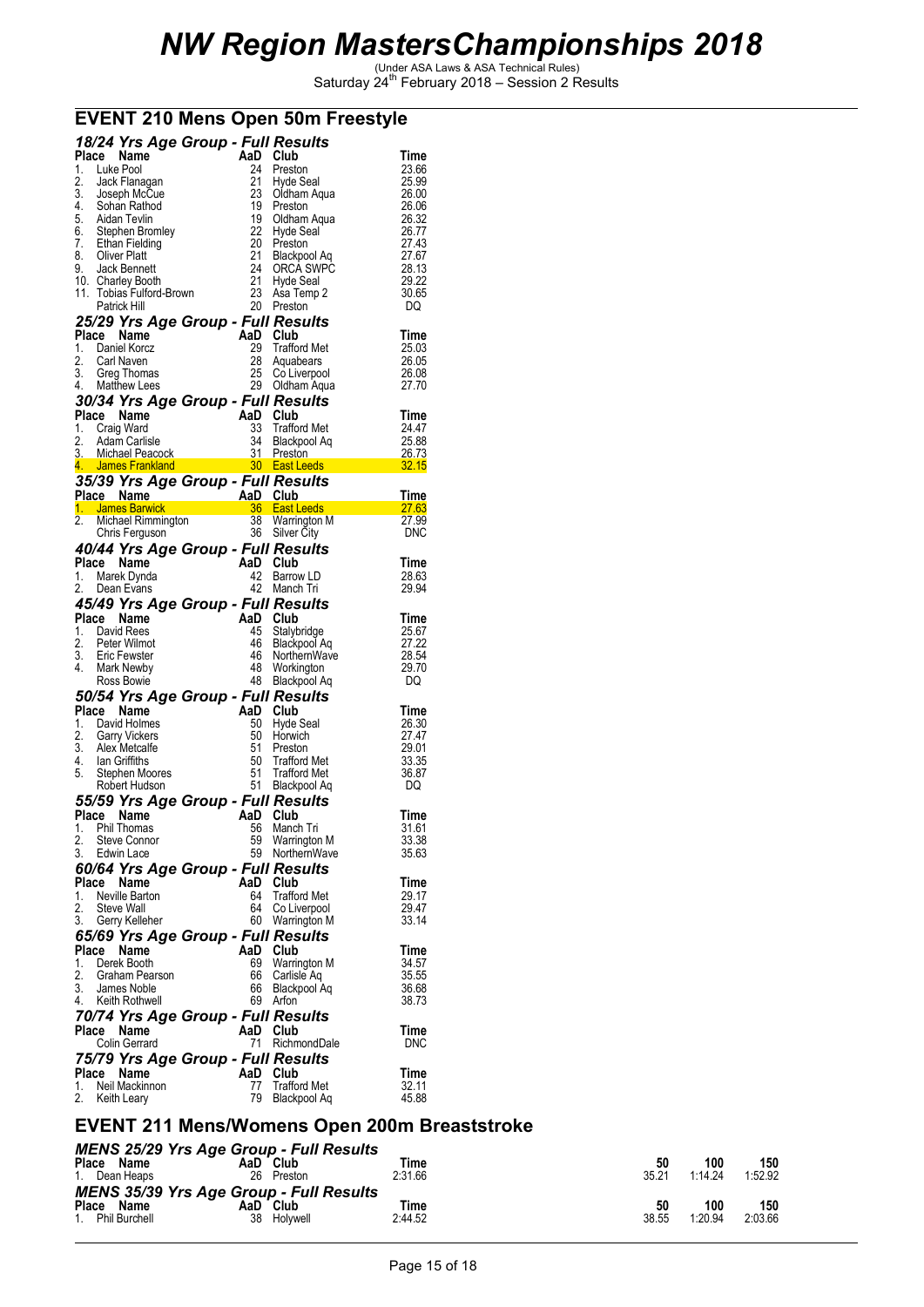| MENS 40/44 Yrs Age Group - Full Results<br>Place Name                                                                                                                                                                                              |              |                                  |                         |              |              |                |                    |                        |
|----------------------------------------------------------------------------------------------------------------------------------------------------------------------------------------------------------------------------------------------------|--------------|----------------------------------|-------------------------|--------------|--------------|----------------|--------------------|------------------------|
| <b>AaD Club</b><br>40 Warrin<br>1. Ben Harkin                                                                                                                                                                                                      |              | 40 Warrington M                  | Time<br>2:31.61         |              |              | 50<br>35.07    | 100<br>1:14:44     | 150<br>1:54.05         |
| <b>MENS 45/49 Yrs Age Group - Full Results</b>                                                                                                                                                                                                     |              |                                  | Time                    |              |              | 50             | 100                | 150                    |
| <b>Place Name</b><br>1. Andrew Cooper<br>2. Gavin Simpson<br>2. Gavin Simpson<br>16 Leyland Barr                                                                                                                                                   |              |                                  | 2:40.50<br>4:26.18      |              |              | 35.01<br>55.61 | 1:15.05<br>2:01.00 | 1:56.89<br>3:15.13     |
| <b>MENS 50/54 Yrs Age Group - Full Results</b>                                                                                                                                                                                                     |              |                                  | <u>Time</u>             |              |              |                | 100                |                        |
|                                                                                                                                                                                                                                                    |              |                                  | 2:49.87"                |              |              | 50<br>38.30    | 1:20.90            | <u> 150</u><br>2:04.85 |
| <b>MENS 55/59 Yrs Age Group - Full Results</b>                                                                                                                                                                                                     |              |                                  | Time                    |              |              | 50             | 100                | 150                    |
|                                                                                                                                                                                                                                                    |              |                                  | 2:55.83<br>3:10.82      |              |              | 39.96<br>43.03 | 1:25.57<br>1:31.82 | 2:11.88<br>2:21.80     |
| Place Name<br>1. Craig Heggie<br>2. Mark Jones<br>3. Bob Bolton<br>Sephen Allen<br>1. Craig Heggie<br>2. Mark Jones<br>58 Warrington M<br>58 Trafford Met<br>58 East Leeds<br>58 East Leeds                                                        |              |                                  | 3:22.36<br><b>DNC</b>   |              |              | 45.41          | 1:37.03            | 2:30.31                |
| <b>MENS 65/69 Yrs Age Group - Full Results</b>                                                                                                                                                                                                     |              |                                  |                         |              |              |                |                    |                        |
| Place Name<br>1. Brian Taylor 68 Adwick<br><b>AaD Club</b><br>59 Arion<br><b>AAD Club</b><br>69 Arion                                                                                                                                              |              |                                  | <b>Time</b><br>3:24.97  |              |              | 50<br>47.16    | 100<br>1:39.74     | 150<br>2:33.42         |
| MENS 80/84 Yrs Age Group - Full Results                                                                                                                                                                                                            |              |                                  | 3:56.91                 |              |              | 53.67          | 1:53.67            | 2:55.46                |
|                                                                                                                                                                                                                                                    |              |                                  | Time<br>5:45.82         |              |              | 50<br>1:19.93  | 100<br>2:47.89     | 150<br>4:18.99         |
| <b>WOMENS 18/24 Yrs Age Group - Full Results</b><br>Place Name                                                                                                                                                                                     |              |                                  |                         |              |              | 50             | 100                | 150                    |
| AaD Club<br>22 Preston<br>1. Rachel Ritchie                                                                                                                                                                                                        |              |                                  | <b>Time</b><br>2:34.36  |              |              | 35.27          | 1:14.80            | 1:54.92                |
| <b>WOMENS 25/29 Yrs Age Group - Full Results</b><br>Place Name <b>AaD Club</b><br>1. KatiePurcell <b>1. AaD Club</b><br>1. KatiePurcell 28 East Leeds 4.11.06                                                                                      |              |                                  |                         |              |              | 50.            | 100                | <u> 150</u>            |
| <b>WOMENS 30/34 Yrs Age Group - Full Results</b>                                                                                                                                                                                                   |              |                                  | 4:11.06"                |              |              | 55.18          | 1:58.18            | 3:04.80                |
| Place Name AaD Club Time<br>1. Emma Carroll 32 MacclesfldM 3:23.51                                                                                                                                                                                 |              |                                  |                         |              |              | 50<br>45.60    | 100<br>1:37.11     | 150<br>2:31.21         |
| <b>WOMENS 35/39 Yrs Age Group - Full Results</b>                                                                                                                                                                                                   |              |                                  |                         |              |              |                |                    |                        |
| Place Name<br><b>COMPANDE COMPANDE COMPANDE CONTRACT CONTRACT CONTRACT CONTRACT AND CONTRACT CONTRACT CONTRACT CONTRACT CONTRACT CONTRACT CONTRACT CONTRACT CONTRACT CONTRACT CONTRACT CONTRACT CONTRACT CONTRACT CONTRACT CONTRACT CONTRACT C</b> |              | <b>Example 19 Time</b>           | <b>DNC</b>              |              |              | 50             | 100                | 150                    |
| <b>WOMENS 55/59 Yrs Age Group - Full Results</b>                                                                                                                                                                                                   |              |                                  | <b>Time</b>             |              |              | 50             | 100                | 150                    |
| <b>Place Name</b><br>1. Irene Meikle<br>1. Irene Meikle<br>56 Barrow                                                                                                                                                                               |              | 56 Barrow LD                     | 3:58.38                 |              |              | 55.98          | 1:56.67            | 2:57.97                |
| <b>WOMENS 65/69 Yrs Age Group - Full Results</b><br>Place Name AaD Club<br>1. Jennifer Merritt 67 Spondon Mast 3:26.40                                                                                                                             |              |                                  |                         |              |              | 50             | 100                | 150                    |
|                                                                                                                                                                                                                                                    |              |                                  |                         |              |              | 47.35          | 1:39.67            | 2:33.51                |
| <b>EVENT 212 Mens/Womens Open 400m IM</b>                                                                                                                                                                                                          |              |                                  |                         |              |              |                |                    |                        |
| MENS 40/44 Yrs Age Group - Full Results                                                                                                                                                                                                            |              |                                  | Time                    |              |              |                |                    |                        |
| <b>Place Name</b><br>1. Philip Woods<br>50m 34.09<br>50m 34.09<br>50m 1:13.03<br>50m 1:13.03                                                                                                                                                       |              | 150m 1:57.27                     | 5:20.71<br>200m 2:40.34 | 250m 3:25.18 | 300m 4:09.09 |                | 350m 4:45.59       | 400m 5:20.71           |
| <b>MENS 55/59 Yrs Age Group - Full Results</b><br><b>Example 2</b> AaD Club<br>Place Name                                                                                                                                                          |              |                                  | Time                    |              |              |                |                    |                        |
| 1.<br>Stephen Bottomley<br>50m 37.44                                                                                                                                                                                                               | 100m 1:21.43 | 55 Bo Kirklees<br>150m 2:05.71   | 5:42.91<br>200m 2:48.46 | 250m 3:38.95 | 300m 4:28.76 |                | 350m 5:06.94       | 400m 5:42.91           |
| 2.<br>Mark Jones<br>50m<br>39.46                                                                                                                                                                                                                   | 100m 1:26.25 | 58 Warrington M<br>150m 2:16.97  | 6:04.89<br>200m 3:04.42 | 250m 3:54.42 | 300m 4:45.04 |                | 350m 5:25.49       | 400m 6:04.89           |
| Rob Arnold                                                                                                                                                                                                                                         |              | 58 Trafford Met                  | <b>DNC</b>              |              |              |                |                    |                        |
| <b>WOMENS 30/34 Yrs Age Group - Full Results</b><br>Place Name                                                                                                                                                                                     |              | AaD Club                         | Time                    |              |              |                |                    |                        |
| Laura Bowden<br>1.<br>50m 36.30                                                                                                                                                                                                                    | 100m 1:17.70 | 31 Trafford Met<br>150m 2:00.96  | 5:34.66<br>200m 2:43.92 | 250m 3:31.43 | 300m 4:19.85 |                | 350m 4:57.63       | 400m 5:34.66           |
| <b>WOMENS 45/49 Yrs Age Group - Full Results</b><br>Place Name                                                                                                                                                                                     |              | AaD Club                         | Time                    |              |              |                |                    |                        |
| Nicola Latty<br>1.<br>50m 35.07                                                                                                                                                                                                                    | 100m 1:13.84 | 47 Sub 160<br>150m 1:57.71       | 5:24.23<br>200m 2:40.53 | 250m 3:26.70 | 300m 4:13.00 |                | 350m 4:49.52       | 400m 5:24.23           |
| <b>WOMENS 70/74 Yrs Age Group - Full Results</b><br>Place Name                                                                                                                                                                                     |              | AaD Club                         | Time                    |              |              |                |                    |                        |
| 1. Patricia Jackson<br>50m 53.89                                                                                                                                                                                                                   | 100m 1:56.49 | 71 Warrington M<br>150m 2:58.78  | 7:48.56<br>200m 3:57.71 | 250m 5:00.72 |              |                | 350m 6:56.80       | 400m 7:48.56           |
|                                                                                                                                                                                                                                                    |              |                                  |                         |              | 300m 6:03.66 |                |                    |                        |
| EVENT 213 Womens Open 200m Freestyle Team                                                                                                                                                                                                          |              |                                  |                         |              |              |                |                    |                        |
| 072+ Yrs Age Group - Full Results<br>Place Name                                                                                                                                                                                                    |              | A.G Club                         | Time                    |              |              | 50             | 100                | 150                    |
| 1. Preston<br>100+ Yrs Age Group - Full Results                                                                                                                                                                                                    |              | 072+ Preston                     | 1:54.60                 |              |              | 27.96          | 57.68              | 1:27.00                |
| Place Name<br><b>Trafford Met</b><br>1.                                                                                                                                                                                                            |              | A.G Club<br>100+ Trafford Met    | Time<br>2:04.61         |              |              | 50<br>32.95    | 100<br>1:04.63     | 150<br>1:33.86         |
| 160+ Yrs Age Group - Full Results                                                                                                                                                                                                                  |              |                                  |                         |              |              |                |                    |                        |
| Place Name<br>Warrington M<br>1.                                                                                                                                                                                                                   | 160+         | A.G Club<br>Warrington M         | Time<br>2:17.43         |              |              | 50<br>29.30    | 100<br>1:00.53     | 150<br>1:35.97         |
| Blackpool Aq<br>MacclesfldM                                                                                                                                                                                                                        | 160+         | Blackpool Aq<br>160+ MacclesfldM | 3:09.19<br><b>DNC</b>   |              |              | 53.54          | 1:40.76            | 2:32.88                |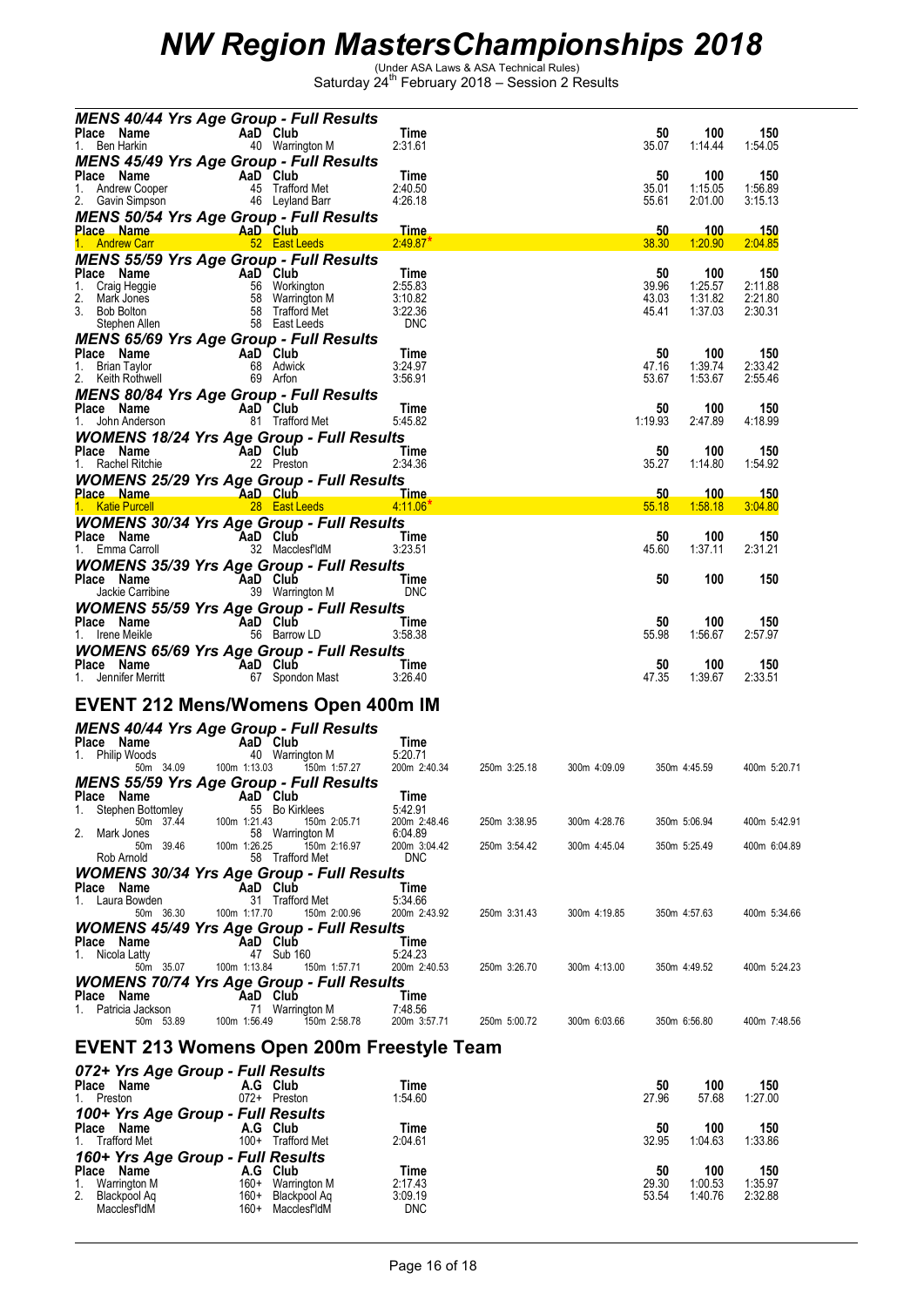### **EVENT 214 Mens Open 200m Freestyle Team**

| 072+ Yrs Age Group - Full Results |                               |         |       |         |         |
|-----------------------------------|-------------------------------|---------|-------|---------|---------|
| Place<br>Name                     | A.G<br>Club                   | Time    | 50    | 100     | 150     |
| Preston "A"<br>1.                 | $072+$<br>Preston             | 1:40.88 | 23.78 | 49.79   | 1:16.09 |
| 2. Oldham Aqua<br>3. Preston "B"  | $072+$<br>Oldham Agua         | 1:44.09 | 27.22 | 52.70   | 1:18.28 |
|                                   | 072+ Preston                  | 1:48.85 | 26.97 | 53.45   | 1:20.82 |
| 100+ Yrs Age Group - Full Results |                               |         |       |         |         |
| Place Name                        | A.G Club                      | Time    | 50    | 100     | 150     |
| 1. Hyde Seal                      | 100+ Hyde Seal                | 1:47.73 | 25.69 | 52.32   | 1:18.81 |
| 160+ Yrs Age Group - Full Results |                               |         |       |         |         |
| Place Name                        | A.G Club                      | Time    | 50    | 100     | 150     |
| 1. Trafford Met                   | $160+$<br><b>Trafford Met</b> | 1:45.07 | 26.23 | 51.42   | 1:20.54 |
| 2. Warrington M                   | 160+<br>Warrington M          | 2:04.06 | 27.38 | 1:00.51 | 1:34.79 |
| 200+ Yrs Age Group - Full Results |                               |         |       |         |         |
| Place Name                        | A.G<br>Club                   | Time    | 50    | 100     | 150     |
| 1. Warrington M                   | $200+$<br>Warrington M        | 1:51.99 | 25.19 | 56.75   | 1:23.75 |
| 2. Blackpool Aq                   | 200+ Blackpool Aq             | 1:55.72 | 25.94 | 52.45   | 1:25.23 |
| 240+ Yrs Age Group - Full Results |                               |         |       |         |         |
| Place<br>Name                     | A.G<br>Club                   | Time    | 50    | 100     | 150     |
| 1. Blackpool Ag                   | 240+ Blackpool Aq             | 2:16.48 | 33.33 | 1:08.98 | 1:45.55 |

#### **EVENT 215 Mens/Womens Open 200m Free.Team**

| 072+ Yrs Age Group - Full Results |          |                     |         |       |         |         |
|-----------------------------------|----------|---------------------|---------|-------|---------|---------|
| Place Name                        | A.G Club |                     | Time    | 50    | 100     | 150     |
| Preston "A"<br>1.                 | $072+$   | Preston             | 1:44.23 | 24.20 | 51.44   | 1:19.15 |
| 2. Preston "B"<br>3. Preston "C"  | $072+$   | Preston             | 1:52.89 | 26.58 | 56.53   | 1:26.08 |
|                                   | $072+$   | Preston             | 1:57.69 | 27.11 | 56.55   | 1:28.66 |
| 100+ Yrs Age Group - Full Results |          |                     |         |       |         |         |
| Place Name                        | A.G      | Club                | Time    | 50    | 100     | 150     |
| 1. Trafford Met                   | $100+$   | Trafford Met        | 1:52.08 | 28.98 | 58.40   | 1:26.02 |
| 120+ Yrs Age Group - Full Results |          |                     |         |       |         |         |
| Place Name                        | A.G Club |                     | Time    | 50    | 100     | 150     |
| 1. Trafford Met                   |          | 120+ Trafford Met   | 2:00.76 | 32.90 | 1:04.45 | 1:31.70 |
| 200+ Yrs Age Group - Full Results |          |                     |         |       |         |         |
| Place Name                        | A.G      | Club                | Time    | 50    | 100     | 150     |
| Blackpool Ag<br>1.                | $200+$   | Blackpool Ag        | 2:36.38 | 37.29 | 1:24.65 | 2:01.05 |
| 2. Blackpool Aq                   | $200+$   | Blackpool Aq        | 2:51.80 | 28.42 | 1:29.58 | 2:18.90 |
| 240+ Yrs Age Group - Full Results |          |                     |         |       |         |         |
| Name<br>Place                     | A.G      | Club                | Time    | 50    | 100     | 150     |
| <b>Trafford Met</b><br>1.         | $240+$   | <b>Trafford Met</b> | 2:09.94 | 31.29 | 1:03.44 | 1:31.26 |

#### **EVENT 216 Mens/Womens Open 1500m Freestyle**

#### *MENS 18/24 Yrs Age Group - Full Results*

|             | Place Name                                     | AaD Club        |                 | <u>Time.</u>   |                |                |                |                |
|-------------|------------------------------------------------|-----------------|-----------------|----------------|----------------|----------------|----------------|----------------|
|             | 1. Joshua Appleton                             |                 | 19 East Leeds   | $19:16.10*$    |                |                |                |                |
|             | 50m 31.79                                      | 100m 1:06.33    | 150m 1:42.28    | 200m 2:19.67   | 250m 2:57.99   | 300m 3:36.75   | 350m 4:16.17   | 400m 4:55.45   |
|             | 450m 5:35.21                                   | 500m 6:14.88    | 550m 6:53.81    | 600m 7:32.37   | 650m 8:11.72   | 700m 8:50.68   | 750m 9:30.31   | 800m 10:10.85  |
|             | 850m 10:50.48                                  | 900m 11:29.10   | 950m 12:08.40   | 1000m 12:47.75 | 1050m 13:26.90 | 1100m 14:05.95 | 1150m 14:45.19 | 1200m 15:24.02 |
|             | 1250m 16:03.12                                 | 1300m 16:42.47  | 1350m 17:21.92  | 1400m 18:00.33 | 1450m 18:39.15 | 1500m 19:16.10 |                |                |
|             | <b>MENS 30/34 Yrs Age Group - Full Results</b> |                 |                 |                |                |                |                |                |
|             | Place Name                                     | AaD Club        |                 | Time           |                |                |                |                |
| $1_{\cdot}$ | <b>Stewart Moore</b>                           |                 | 30 Manch Tri    | 17:11.30       |                |                |                |                |
|             | 50m 30.84                                      | 100m 1:04.17    | 150m 1:38.25    | 200m 2:12.74   | 250m 2:47.39   | 300m 3:21.55   | 350m 3:56.41   | 400m 4:31.35   |
|             | 450m 5:05.96                                   | 500m 5:40.68    | 550m 6:15.23    | 600m 6:50.21   | 650m 7:24.64   | 700m 7:59.41   | 750m 8:34.22   | 800m 9:08.52   |
|             | 850m 9:43.14                                   | 900m 10:18.02   | 950m 10:52.53   | 1000m 11:26.98 | 1050m 12:01.67 | 1100m 12:36.60 | 1150m 13:11.22 | 1200m 13:45.98 |
|             | 1250m 14:20.82                                 | 1300m 14:55.65  | 1350m 15:30.25  | 1400m 16:04.78 | 1450m 16:39.12 | 1500m 17:11.30 |                |                |
|             | <b>MENS 35/39 Yrs Age Group - Full Results</b> |                 |                 |                |                |                |                |                |
|             | Place Name                                     | <b>AaD</b> Club |                 | Time           |                |                |                |                |
|             | 1. Shayne Wilson                               |                 | 37 Trafford Met | 22:08.34       |                |                |                |                |
|             | 50m 34.76                                      | 100m 1:11.98    | 150m 1:51.61    | 200m 2:31.98   | 250m 3:13.89   | 300m 3:56.22   | 350m 4:38.74   | 400m 5:21.27   |
|             | 450m 6:04.71                                   | 500m 6:48.09    | 550m 7:32.41    | 600m 8:17.62   | 650m 9:02.80   | 700m 9:48.48   | 750m 10:33.94  | 800m 11:19.48  |
|             | 850m 12:04.57                                  | 900m 12:50.60   | 950m 13:36.33   | 1000m 14:22.50 | 1050m 15:07.84 | 1100m 15:53.13 | 1150m 16:39.22 | 1200m 17:26.11 |
|             | 1250m 18:12.71                                 | 1300m 18:59.15  | 1350m 19:46.01  | 1400m 20:34.05 | 1450m 21:21.57 | 1500m 22:08.34 |                |                |
|             | <b>MENS 45/49 Yrs Age Group - Full Results</b> |                 |                 |                |                |                |                |                |
|             | Place Name                                     | AaD Club        |                 | Time           |                |                |                |                |
| 1.          | Justin Palfrey                                 |                 | 47 Loughborough | 19:55.51       |                |                |                |                |
|             | 50m 35.63                                      | 100m 1:14.31    | 150m 1:53.68    | 200m 2:33.37   | 250m 3:13.23   | 300m 3:53.16   | 350m 4:33.02   | 400m 5:12.97   |
|             | 450m 5:53.06                                   | 500m 6:33.12    | 550m 7:13.37    | 600m 7:53.10   | 650m 8:32.91   | 700m 9:12.62   | 750m 9:52.44   | 800m 10:32.28  |
|             | 850m 11:11.85                                  | 900m 11:51.42   | 950m 12:31.68   | 1000m 13:11.66 | 1050m 13:51.77 | 1100m 14:32.34 | 1150m 15:12.91 | 1200m 15:53.59 |
|             | 1250m 16:34.65                                 | 1300m 17:15.28  | 1350m 17:55.97  | 1400m 18:36.65 | 1450m 19:17.21 | 1500m 19:55.51 |                |                |
|             | MENS 50/54 Yrs Age Group - Full Results        |                 |                 |                |                |                |                |                |
|             | Place Name                                     | AaD Club        |                 | Time           |                |                |                |                |
|             | 1. Andrew Carr                                 |                 | 52 East Leeds   | 19:04.22       |                |                |                |                |
|             | 50m 33.24                                      | 100m 1:09.02    | 150m 1:45.69    | 200m 2:23.50   | 250m 3:01.42   | 300m 3:39.35   | 350m 4:17.56   | 400m 4:56.37   |
|             | 450m 5:35.25                                   | 500m 6:13.52    | 550m 6:51.57    | 600m 7:30.21   | 650m 8:08.56   | 700m 8:46.84   | 750m 9:25.27   | 800m 10:03.24  |
|             | 850m 10:41.50                                  | 900m 11:19.84   | 950m 11:58.38   | 1000m 12:37.43 | 1050m 13:16.13 | 1100m 13:55.05 | 1150m 14:34.11 | 1200m 15:13.10 |
|             | 1250m 15:51.78                                 | 1300m 16:30.51  | 1350m 17:09.13  | 1400m 17:48.02 | 1450m 18:26.71 | 1500m 19:04.22 |                |                |
| 2.          | Mitch Midgley-Davies                           |                 | 51 Blackpool Aq | 19:42.20       |                |                |                |                |
|             | 50m 35.94                                      | 100m 1:14.47    | 150m 1:54.43    | 200m 2:34.32   | 250m 3:14.13   | 300m 3:53.92   | 350m 4:33.94   | 400m 5:14.05   |
|             | 450m 5:53.83                                   | 500m 6:33.80    | 550m 7:13.71    | 600m 7:53.62   | 650m 8:33.36   | 700m 9:13.19   | 750m 9:52.75   | 800m 10:32.36  |
|             | 850m 11:11.88                                  | 900m 11:51.30   | 950m 12:30.83   | 1000m 13:10.51 | 1050m 13:50.29 | 1100m 14:30.18 | 1150m 15:09.43 | 1200m 15:48.43 |
|             | 1250m 16:27.58                                 | 1300m 17:06.55  | 1350m 17:45.79  | 1400m 18:25.16 | 1450m 19:04.53 | 1500m 19:42.20 |                |                |